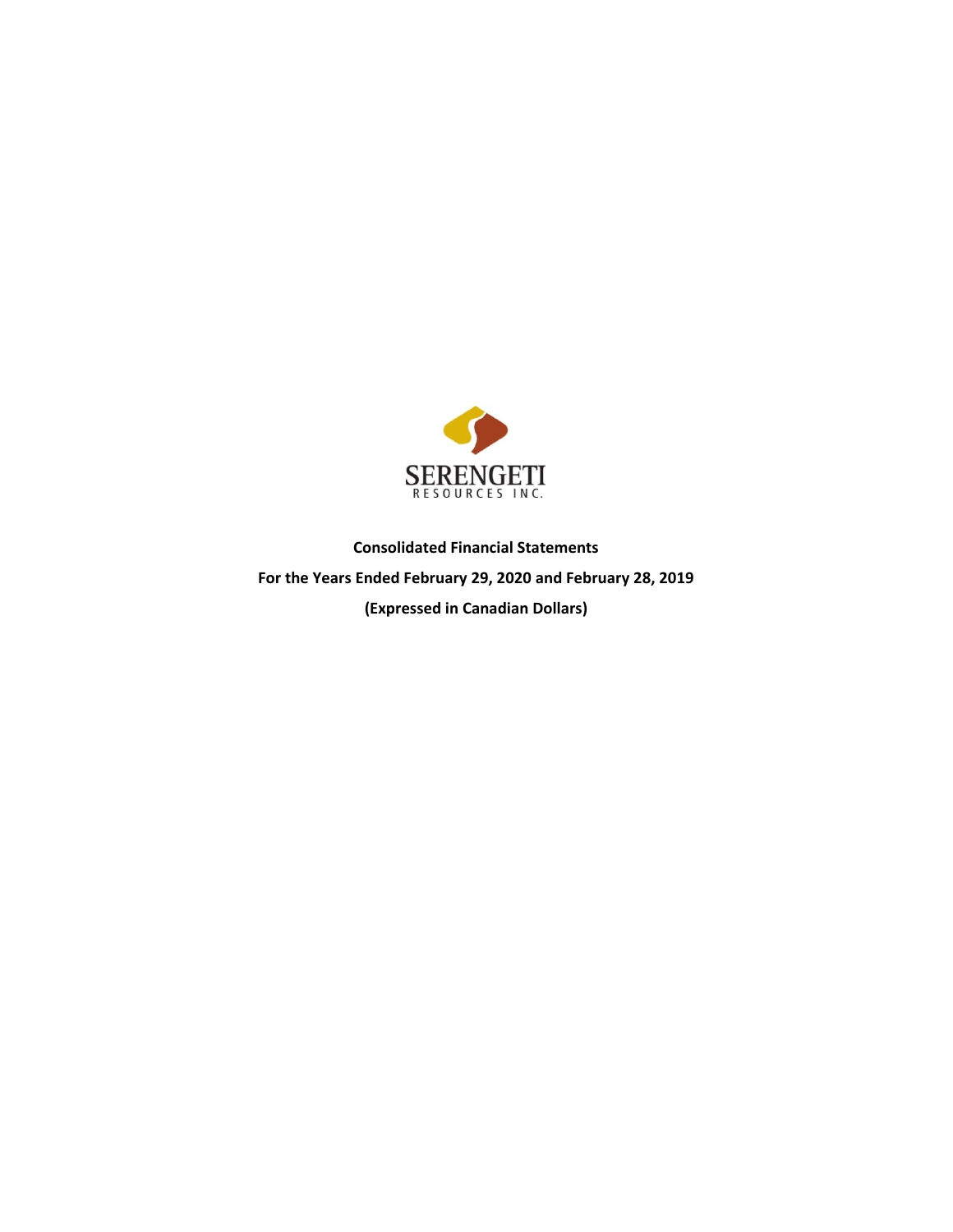

DALE MATHESON CARR-HILTON LABONTE UP CHARTERED PROFESSIONAL ACCOUNTANTS

#### **INDEPENDENT AUDITOR'S REPORT**

To the Shareholders of Serengeti Resources Inc.:

#### **Opinion**

We have audited the consolidated financial statements of Serengeti Resources Inc. (the "Company"), which comprise the consolidated statements of financial position as at February 29, 2020 and February 28, 2019, and the consolidated statements of income (loss) and comprehensive income (loss), changes in shareholders' equity and cash flows for the years then ended, and notes to the consolidated financial statements, including a summary of significant accounting policies (collectively referred to as the "financial statements").

In our opinion, the accompanying consolidated financial statements present fairly, in all material respects, the financial position of the Company as at February 29, 2020 and February 28, 2019, and its financial performance and its cash flows for the years then ended in accordance with International Financial Reporting Standards.

#### **Basis for Opinion**

We conducted our audit in accordance with Canadian generally accepted auditing standards. Our responsibilities under those standards are further described in the *Auditor's Responsibilities for the Audit of the Financial Statements* section of our report. We are independent of the Company in accordance with the ethical requirements that are relevant to our audit of the consolidated financial statements in Canada, and we have fulfilled our other ethical responsibilities in accordance with these requirements. We believe that the audit evidence we have obtained is sufficient and appropriate to provide a basis for our opinion.

#### **Material Uncertainty Related to Going Concern**

We draw attention to Note 1 to the consolidated financial statements, which indicates that as at February 29, 2020 the Company has not achieved profitable operations, had a net loss of \$3,505,444 for the year ended February 29, 2020 and accumulated losses of \$34,528,978 since inception. As stated in Note 1, these events or conditions, along with other matters as set forth in Note 1, indicate that a material uncertainty exists that may cast significant doubt on the Company's ability to continue as a going concern. Our opinion is not modified in respect of this matter.

#### **Other Information**

Management is responsible for the other information. The other information comprises the information included in Management's Discussion and Analysis.

Our opinion on the consolidated financial statements does not cover the other information and we do not express any form of assurance conclusion thereon.

In connection with our audit of the consolidated financial statements, our responsibility is to read the other information identified above and, in doing so, consider whether the other information is materially inconsistent with the consolidated financial statements or our knowledge obtained in the audit, or otherwise appears to be materially misstated. If, based on the work we have performed, we conclude that there is a material misstatement of this other information, we are required to report that fact. We have nothing to report in this regard.

#### **Responsibilities of Management and Those Charged with Governance for the Consolidated Financial Statements**

Management is responsible for the preparation and fair presentation of the consolidated financial statements in accordance with International Financial Reporting Standards, and for such internal control as management determines is necessary to enable the preparation of consolidated financial statements that are free from material misstatement, whether due to fraud or error.

In preparing the consolidated financial statements, management is responsible for assessing the Company's ability to continue as a going concern, disclosing, as applicable, matters related to going concern and using the going concern basis of accounting unless management either intends to liquidate the Company or to cease operations, or has no realistic alternative but to do so.

Those charged with governance are responsible for overseeing the Company's financial reporting process.

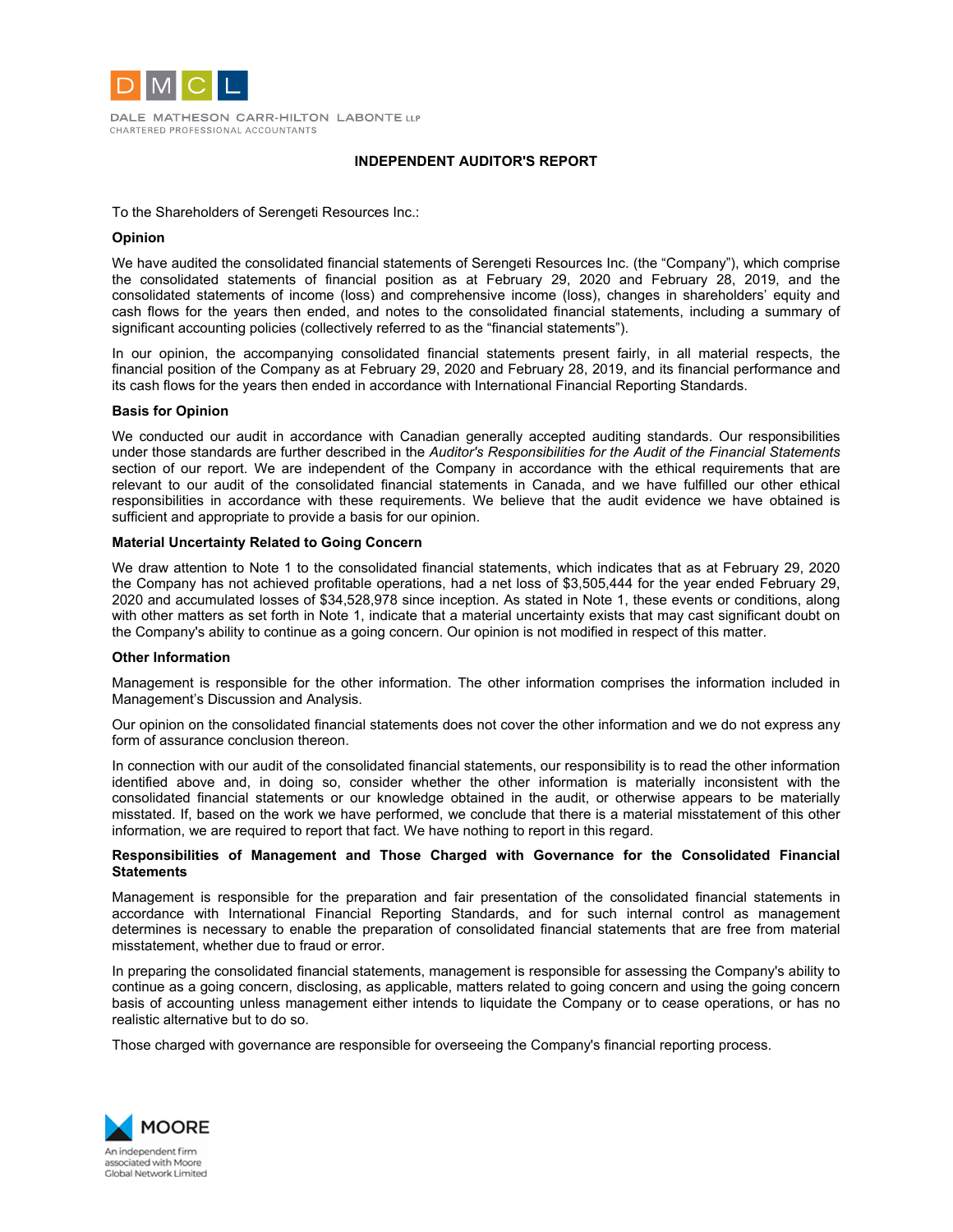

DALE MATHESON CARR-HILTON LABONTE UP CHARTERED PROFESSIONAL ACCOUNTANTS

### **Auditor's Responsibilities for the Audit of the Consolidated Financial Statements**

Our objectives are to obtain reasonable assurance about whether the consolidated financial statements as a whole are free from material misstatement, whether due to fraud or error, and to issue an auditor's report that includes our opinion. Reasonable assurance is a high level of assurance but is not a guarantee that an audit conducted in accordance with Canadian generally accepted auditing standards will always detect a material misstatement when it exists. Misstatements can arise from fraud or error and are considered material if, individually or in the aggregate, they could reasonably be expected to influence the economic decisions of users taken on the basis of these consolidated financial statements. As part of an audit in accordance with Canadian generally accepted auditing standards, we exercise professional judgment and maintain professional skepticism throughout the audit. We also:

- Identify and assess the risks of material misstatement of the consolidated financial statements, whether due to fraud or error, design and perform audit procedures responsive to those risks, and obtain audit evidence that is sufficient and appropriate to provide a basis for our opinion. The risk of not detecting a material misstatement resulting from fraud is higher than for one resulting from error, as fraud may involve collusion, forgery, intentional omissions, misrepresentations, or the override of internal control.
- Obtain an understanding of internal control relevant to the audit in order to design audit procedures that are appropriate in the circumstances, but not for the purpose of expressing an opinion on the effectiveness of the Company's internal control.
- Evaluate the appropriateness of accounting policies used and the reasonableness of accounting estimates and related disclosures made by management.
- Conclude on the appropriateness of management's use of the going concern basis of accounting and based on the audit evidence obtained, whether a material uncertainty exists related to events or conditions that may cast significant doubt on the Company's ability to continue as a going concern. If we conclude that a material uncertainty exists, we are required to draw attention in our auditor's report to the related disclosures in the consolidated financial statements or, if such disclosures are inadequate, to modify our opinion. Our conclusions are based on the audit evidence obtained up to the date of our auditor's report. However, future events or conditions may cause the Company to cease to continue as a going concern.
- Evaluate the overall presentation, structure and content of the consolidated financial statements, including the disclosures, and whether the consolidated financial statements represent the underlying transactions and events in a manner that achieves fair presentation.

We communicate with those charged with governance regarding, among other matters, the planned scope and timing of the audit and significant audit findings, including any significant deficiencies in internal control that we identify during our audit.

We also provide those charged with governance with a statement that we have complied with relevant ethical requirements regarding independence, and to communicate with them all relationships and other matters that may reasonably be thought to bear on our independence, and where applicable, related safeguards.

The engagement partner on the audit resulting in this independent auditor's report is Barry Hartley*.*

Duce

**DALE MATHESON CARR-HILTON LABONTE LLP CHARTERED PROFESSIONAL ACCOUNTANTS** Vancouver, BC

June 29, 2020

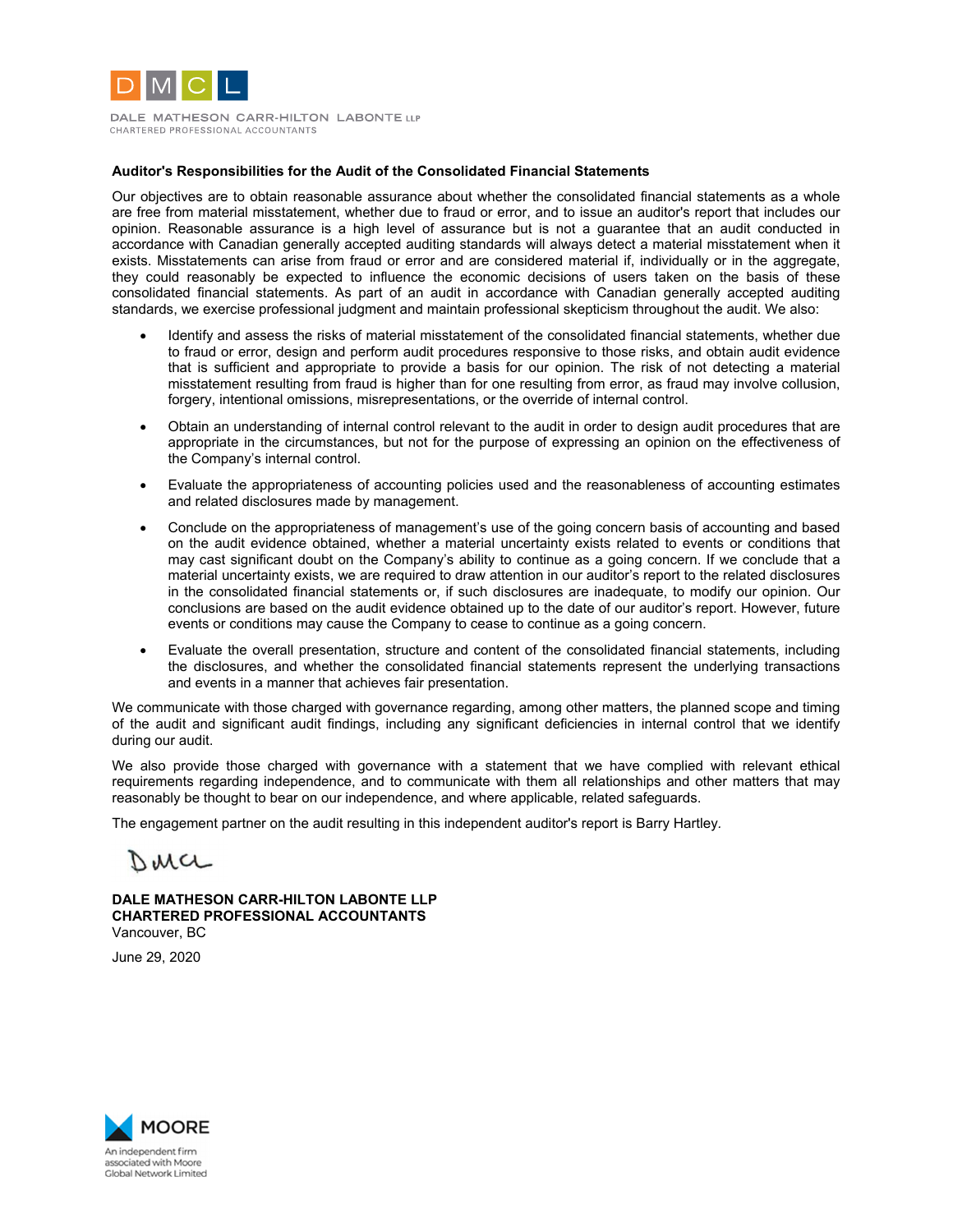|                                            | <b>Note</b> | <b>February 29, 2020</b> | <b>February 28, 2019</b> |  |  |
|--------------------------------------------|-------------|--------------------------|--------------------------|--|--|
| <b>ASSETS</b>                              |             |                          |                          |  |  |
| <b>Current assets</b>                      |             |                          |                          |  |  |
| Cash and cash equivalents                  | 3           | \$<br>1,802,817 \$       | 373,357                  |  |  |
| Receivables                                | 4           | 101,370                  | 28,043                   |  |  |
| Due from joint venture partner             | 5           | 558                      | 1,085,692                |  |  |
| Prepaid expenses                           |             | 17,743                   | 15,599                   |  |  |
|                                            |             | 1,922,488                | 1,502,691                |  |  |
| <b>Non-current assets</b>                  |             |                          |                          |  |  |
| Investment in joint venture                | 6           | 15,805,900               | 14,824,963               |  |  |
| <b>Reclamation deposits</b>                | 9           | 54,222                   | 31,760                   |  |  |
| Property, plant and equipment              | 7           | 57,546                   | 1,528                    |  |  |
| Exploration and evaluation assets          | 8           | 1,529,562                | 2,445,815                |  |  |
|                                            |             | 17,447,230               | 17,304,066               |  |  |
| <b>TOTAL ASSETS</b>                        |             | \$<br>19,369,718         | -\$<br>18,806,757        |  |  |
|                                            |             |                          |                          |  |  |
| <b>LIABILITIES</b>                         |             |                          |                          |  |  |
| <b>Current liabilities</b>                 |             |                          |                          |  |  |
| Trade payables and accrued liabilities     | 10,14       | \$<br>189,059            | 69,601<br>-\$            |  |  |
| Deferred revenue                           | 6           |                          | 107,422                  |  |  |
| Current portion of lease payable           | 11          | 24,250                   |                          |  |  |
|                                            |             | 213,309                  | 177,023                  |  |  |
| Lease payable                              | 11          | 30,373                   |                          |  |  |
| Flow-through share premium liability       | 13          | 327,707                  |                          |  |  |
| <b>TOTAL LIABILITIES</b>                   |             | 571,389                  | 177,023                  |  |  |
|                                            |             |                          |                          |  |  |
| <b>SHAREHOLDERS' EQUITY</b>                |             |                          |                          |  |  |
| Share capital                              | 13,15       | 44,453,386               | 41,645,496               |  |  |
| Warrant reserve                            | 13          | 206,072                  |                          |  |  |
| Share-based payment reserve                | 13          | 8,615,012                | 8,007,772                |  |  |
| Equity portion of convertible debenture    | 12          | 52,837                   |                          |  |  |
| Deficit                                    |             | (34,528,978)             | (31,023,534)             |  |  |
| <b>TOTAL SHAREHOLDERS' EQUITY</b>          |             | 18,798,329               | 18,629,734               |  |  |
| TOTAL LIABILITIES AND SHAREHOLDERS' EQUITY |             | \$<br>19,369,718         | \$<br>18,806,757         |  |  |

Nature of operations and going concern (note 1) Subsequent events (note 18)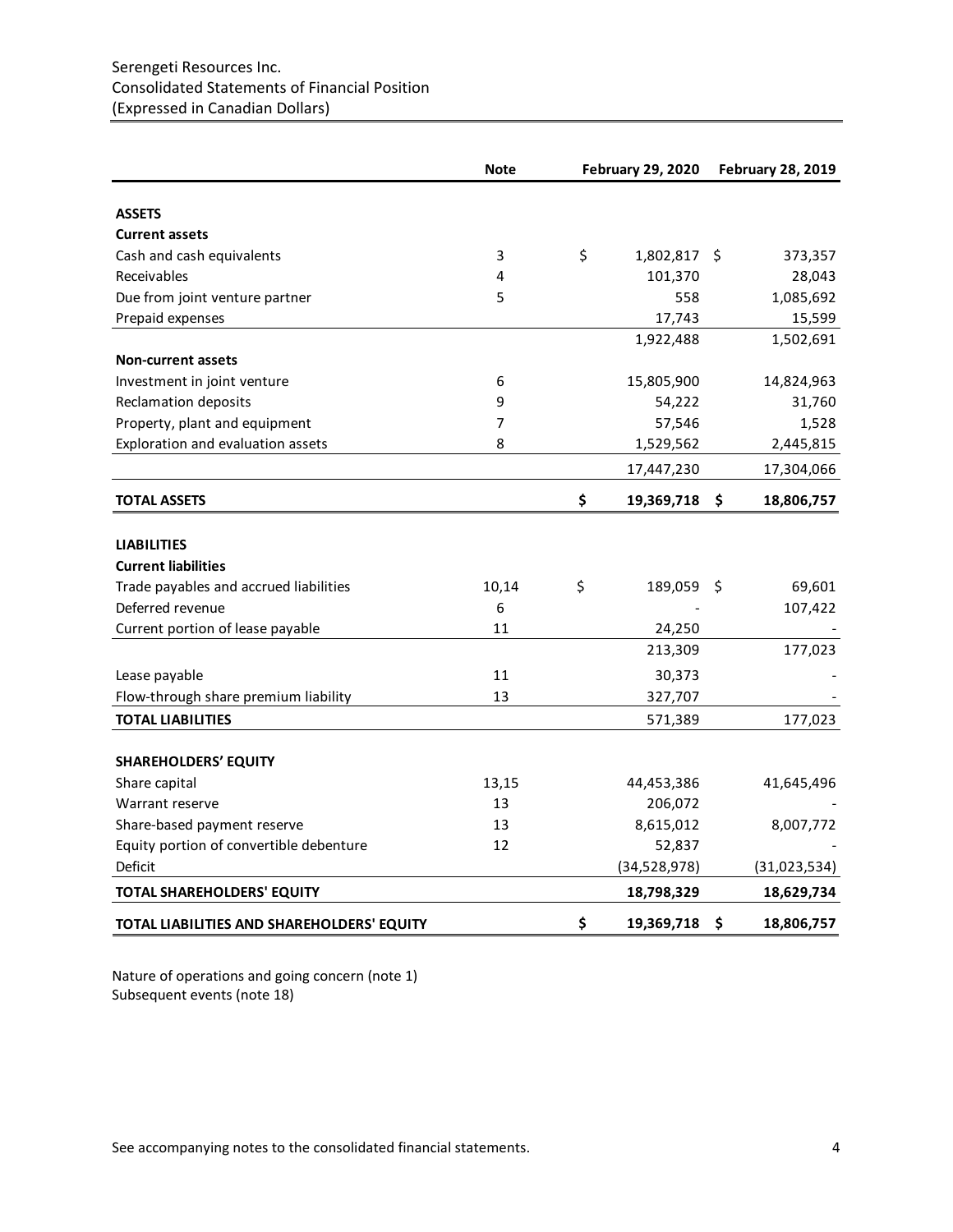# Serengeti Resources Inc. Consolidated Statements of Income (Loss) and Comprehensive Income (Loss) (Expressed in Canadian Dollars)

|                                                      |                | Year ended<br>February 29, |      | Year ended<br>February 28, |
|------------------------------------------------------|----------------|----------------------------|------|----------------------------|
|                                                      | <b>Note</b>    | 2020                       |      | 2019                       |
| <b>Expenses</b>                                      |                |                            |      |                            |
| Consulting                                           | 14             | \$<br>142,546              | \$   | 108,444                    |
| Conventions and tradeshows                           |                | 37,148                     |      | 52,789                     |
| Corporate development                                |                | 50,122                     |      | 52,359                     |
| Depreciation                                         | $\overline{7}$ | 25,546                     |      | 655                        |
| Director fees                                        | 14             | 79,381                     |      | 51,000                     |
| Investor relations                                   |                | 12,753                     |      | 29,742                     |
| Management fees                                      | 14             | 190,218                    |      | 189,028                    |
| Office and miscellaneous                             |                | 57,279                     |      | 84,785                     |
| Professional fees                                    |                | 58,853                     |      | 39,089                     |
| Project investigation costs                          |                | 61,281                     |      | 40,057                     |
| <b>Salaries</b>                                      |                | 75,515                     |      | 42,336                     |
| Share-based payments                                 | 13,14          | 613,403                    |      | 231,104                    |
| Transfer agent and filing fees                       |                | 29,217                     |      | 28,953                     |
|                                                      |                | (1,433,262)                |      | (950, 341)                 |
| <b>Other Items</b>                                   |                |                            |      |                            |
| Impairment                                           | 8              | (2,460,626)                |      | (159, 835)                 |
| Expenses recovered                                   | 8              | 8,166                      |      |                            |
| Interest income                                      |                | 11,171                     |      | 7,130                      |
| Share of joint venture loss                          | 6              | (12, 739)                  |      | (17, 543)                  |
| Other income                                         | 5              |                            |      | 1,092,286                  |
| Interest expense                                     | 11,12          | (101, 294)                 |      |                            |
| Gain on disposition of lease asset                   | 7              | 2,989                      |      |                            |
| Management income                                    | 6              | 37,598                     |      | 200,052                    |
| Recovery of flow-through share premium               | 13             | 442,553                    |      |                            |
|                                                      |                | (2,072,182)                |      | 1,122,090                  |
| Income (loss) and comprehensive income (loss)        |                | \$<br>(3,505,444)          | \$   | 171,749                    |
| Income (loss) per share - basic and diluted          |                | \$<br>(0.04)               | - \$ | 0.00                       |
| Weighted average number of common shares outstanding |                | 98,880,799                 |      | 90,212,174                 |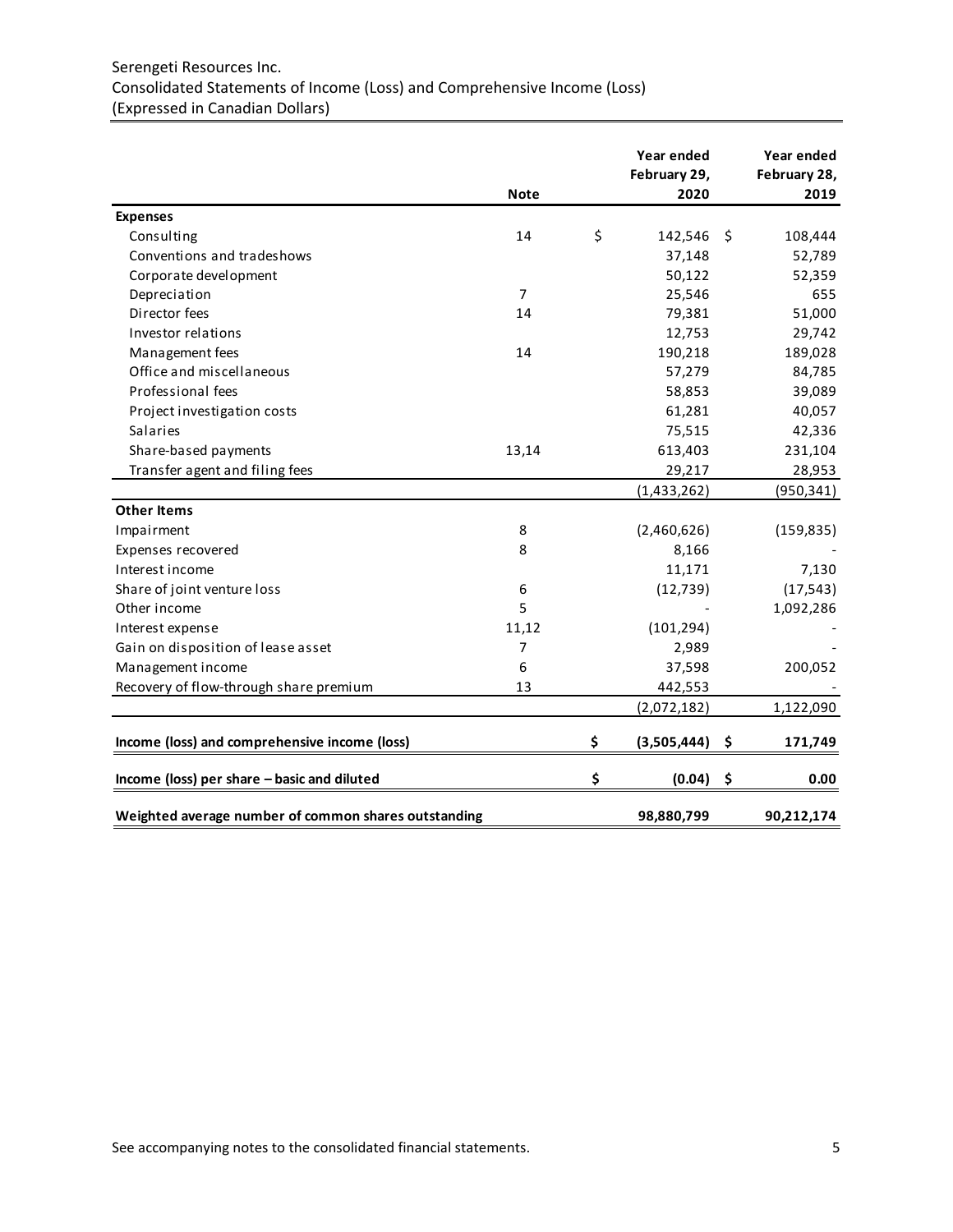# Serengeti Resources Inc. Consolidated Statement of Changes in Shareholders' Equity (Expressed in Canadian Dollars)

|                                                         |      | Share capital       |                          |                    |                                   |                                                |                        |                                  |
|---------------------------------------------------------|------|---------------------|--------------------------|--------------------|-----------------------------------|------------------------------------------------|------------------------|----------------------------------|
|                                                         | Note | Number of<br>shares | Amount                   | Warrant<br>reserve | Share-based<br>payment<br>reserve | Equity portion<br>of convertible<br>debentures | Deficit                | Total<br>Shareholders'<br>Equity |
| <b>Balance at February 28, 2018</b>                     |      | 86,635,121          | \$40,710,973             |                    | $$175,345$ $$7,836,703$           | \$                                             | $-$ \$ (31,195,283)    | \$17,527,738                     |
| Shares issued for acquisition of property interests     | 13   | 451,147             | 115,760                  |                    |                                   |                                                |                        | 115,760                          |
| Shares issued for cash - exercise of warrants           | 13   | 3,713,400           | 427,750                  |                    |                                   |                                                |                        | 427,750                          |
| Shares issued for cash - exercise of stock options      | 13   | 2,050,000           | 169,250                  |                    |                                   |                                                |                        | 169,250                          |
| Share issuance costs                                    | 13   |                     | (13,617)                 |                    |                                   |                                                |                        | (13, 617)                        |
| Reallocation of fair market value of warrants exercised | 13   |                     | 123,661                  | (123, 661)         |                                   |                                                |                        |                                  |
| Reallocation of fair market value of stock options      |      |                     |                          |                    |                                   |                                                |                        |                                  |
| exercised                                               | 13   |                     | 111,719                  |                    | (111, 719)                        |                                                |                        |                                  |
| Reallocation of fair market value of warrants expired   | 13   |                     | $\overline{\phantom{a}}$ | (51, 684)          | 51,684                            |                                                |                        |                                  |
| Share-based payments                                    | 13   |                     |                          |                    | 231,104                           |                                                |                        | 231,104                          |
| Net income for the year                                 |      |                     |                          |                    | $\overline{a}$                    |                                                | 171,749                | 171,749                          |
| Balance at February 28, 2019                            |      | 92,849,668          | \$41,645,496             | \$                 | $-$ \$8,007,772                   | \$                                             | $-$ \$ (31,023,534)    | \$18,629,734                     |
| Shares issued for cash - flow-through financing         | 13   | 11,702,000          | 3,099,480                |                    |                                   |                                                |                        | 3,099,480                        |
| Shares issued for cash - private placement financing    | 13   | 3,863,572           | 539,295                  | 156,148            |                                   |                                                |                        | 695,443                          |
| Shares issued for cash - exercise of stock options      | 13   | 200,000             | 12,000                   |                    |                                   |                                                |                        | 12,000                           |
| Shares issued for cash - exercise of warrants           | 13   | 325,000             | 71,500                   |                    |                                   |                                                |                        | 71,500                           |
| Shares issued for acquisition of property interests     | 13   | 233,333             | 58,333                   |                    |                                   |                                                |                        | 58,333                           |
| Flow-through share premium                              | 13   |                     | (770, 260)               |                    |                                   |                                                |                        | (770, 260)                       |
| Share issuance costs                                    | 13   | $\overline{a}$      | (208, 621)               | 51,272             |                                   |                                                |                        | (157, 349)                       |
| Warrants issuance costs                                 | 13   |                     |                          | (1, 348)           |                                   |                                                |                        | (1, 348)                         |
| Reallocation of fair market value of stock options      |      |                     |                          |                    |                                   |                                                |                        |                                  |
| exercised                                               | 13   |                     | 6,163                    |                    | (6, 163)                          |                                                |                        |                                  |
| Share-based payments                                    | 13   |                     |                          |                    | 613,403                           |                                                |                        | 613,403                          |
| Convertible debentures                                  | 12   |                     |                          |                    |                                   | 52,837                                         |                        | 52,837                           |
| Net loss for the year                                   |      |                     |                          |                    |                                   |                                                | (3,505,444)            | (3,505,444)                      |
| Balance at February 29, 2020                            |      |                     | 109,173,573 \$44,453,386 |                    | $$206,072$$ $$8,615,012$$         |                                                | 52,837 \$ (34,528,978) | \$18,798,329                     |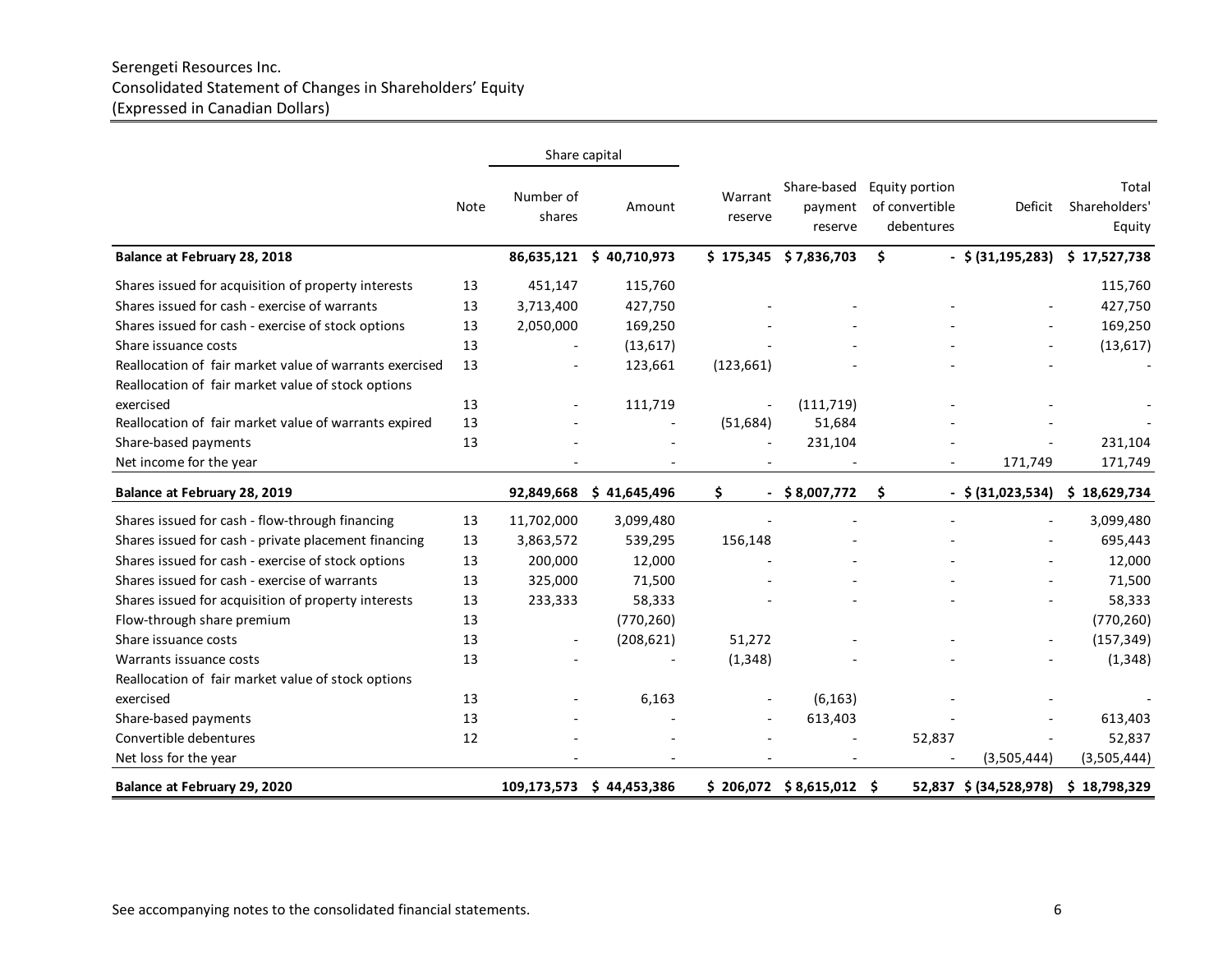# Serengeti Resources Inc. Consolidated Statements of Cash Flows (Expressed in Canadian Dollars)

|                                                           | Year ended<br>February 29,<br>2020 | Year ended<br>February 28,<br>2019 |
|-----------------------------------------------------------|------------------------------------|------------------------------------|
| <b>Operating activities</b>                               |                                    |                                    |
| Net income (loss)                                         | \$<br>(3,505,444)                  | \$<br>171,749                      |
| Adjustments for non-cash items:                           |                                    |                                    |
| Depreciation                                              | 25,546                             | 655                                |
| Share of joint venture loss                               | 12,739                             | 17,543                             |
| Interest expense                                          | 57,902                             | 159,835                            |
| Gain on disposition of lease asset                        | (2,989)                            |                                    |
| Management fee income                                     | (37, 598)                          | (200, 052)                         |
| Share-based payments                                      | 613,403                            | 231,104                            |
| Impairment                                                | 2,460,626                          |                                    |
| Recovery of flow-through share premium                    | (442, 553)                         |                                    |
| Changes in non-cash working capital items:                |                                    |                                    |
| Receivables                                               | (73, 326)                          | 1,126                              |
| Due from joint venture partner                            | 1,085,134                          | (1,085,692)                        |
| Prepaid expenses                                          | 9,156                              | 353                                |
| Trade payables and accrued liabilities                    | 60,836                             | (12,666)                           |
| Net cash flows provided by (used in) operating activities | 263,432                            | (716, 045)                         |
| <b>Investing activities</b>                               |                                    |                                    |
| Expenditures on exploration and evaluation assets         | (1,438,718)                        | (589, 342)                         |
| Investment in joint ventures                              | (1,063,500)                        |                                    |
| <b>Reclamation deposits</b>                               | (22, 462)                          | 62,524                             |
| Net cash flows used in investing activities               | (2,524,680)                        | (526, 818)                         |
| <b>Financing activities</b>                               |                                    |                                    |
| Proceeds on issuance of common shares net of share        |                                    |                                    |
| issuance costs                                            | 3,637,574                          | 583,382                            |
| Options exercised for cash                                | 12,000                             |                                    |
| Warrants exercised                                        | 71,500                             |                                    |
| Warrants issuance costs                                   | (1, 348)                           |                                    |
| Lease payable repayments                                  | (29, 018)                          |                                    |
| Net cash flows provided by financing activities           | 3,690,708                          | 583,382                            |
| Net change in cash and cash equivalents                   | 1,429,460                          | (659, 481)                         |
| Cash and cash equivalents, beginning                      | 373,357                            | 1,032,838                          |
| Cash and cash equivalents, ending                         | \$<br>1,802,817                    | \$<br>373,357                      |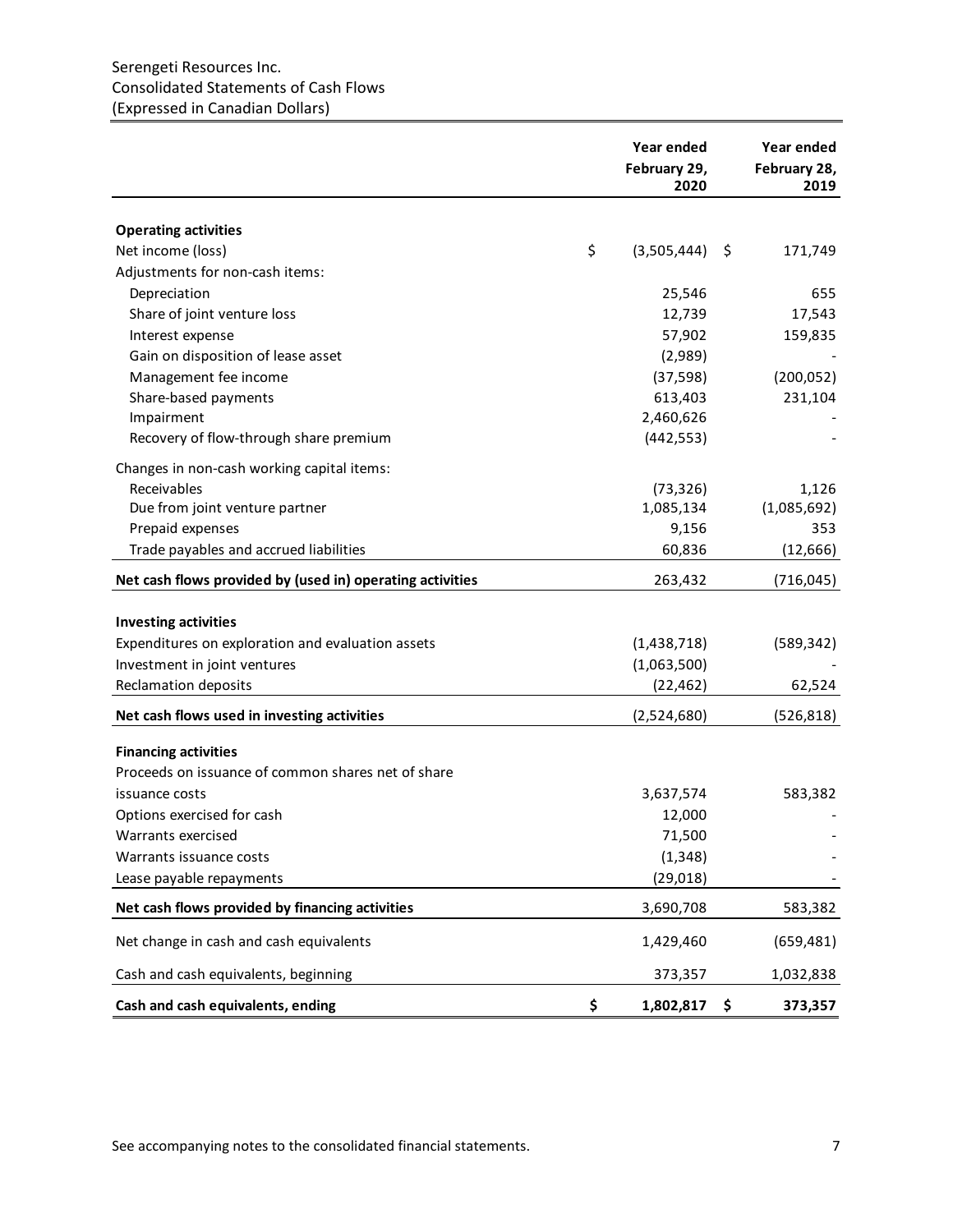### **1. Nature of operations and going concern**

Serengeti Resources Inc. (the "Company" or "Serengeti") was incorporated on March 5, 1973, under the laws of the Province of British Columbia, Canada, and its principal activity is the acquisition and exploration of mineral properties in Canada. The Company's shares are traded on the TSX Venture Exchange ("TSX-V") under the symbol "SIR".

The head office and principal address of the Company is 800 West Pender Street, Suite 520, Vancouver, British Columbia, Canada, V6C 2V6. The Company's registered and records office address is #3200 – 650 West Georgia Street, Vancouver, British Columbia, Canada, V6B 4P7.

### **Going concern**

These consolidated financial statements have been prepared on the assumption that the Company will continue as a going concern, meaning it will continue in operation for the foreseeable future and will be able to realize assets and discharge liabilities in the ordinary course of operations. Different bases of measurement may be appropriate if the Company was not expected to continue operations for the foreseeable future. At February 20, 2020, the Company had not achieved profitable operations, had a net loss of \$3,505,444 for the year ended February 29, 2020 and accumulated losses of \$34,528,978 (February 28, 2019 - \$31,023,534) since inception, all of which indicate a material uncertainty that may cast significant doubt about the Company's ability to continue as a going concern. The Company's continuation as a going concern is dependent on its ability to raise equity capital or borrowings sufficient funds to meet its current and future obligations. Although the Company has been successful in the past in raising funds to continue operations, there is no assurance it will be able to do so in the future.

## **2. Significant accounting policies and basis of preparation**

These consolidated financial statements were authorized for issue by the directors of the Company on June 29, 2020.

#### *Statement of compliance with International Financial Reporting Standards*

These consolidated financial statements of the Company have been prepared in accordance with International Financial Reporting Standards ("IFRS") as issued by the International Accounting Standards Board ("IASB") and interpretations of the International Financial Reporting Committee ("IFRIC").

### *Basis of presentation*

These consolidated financial statements of the Company have been prepared on a historical cost basis except for some financial instruments classified in accordance with measurement standards under IFRS. These consolidated financial statements are presented in Canadian dollars unless otherwise specified.

### *Consolidation*

The consolidated financial statements include the accounts of the Company and its controlled entities. Details of controlled entities are as follows:

|                 |               | Percentage owned* |              |
|-----------------|---------------|-------------------|--------------|
|                 | Country of    | February 29,      | February 28, |
|                 | incorporation | 2020              | 2019         |
| 0790202 BC Ltd. | Canada        | 100%              | 100%         |

\*Percentage of voting power is in proportion to ownership. This company is inactive.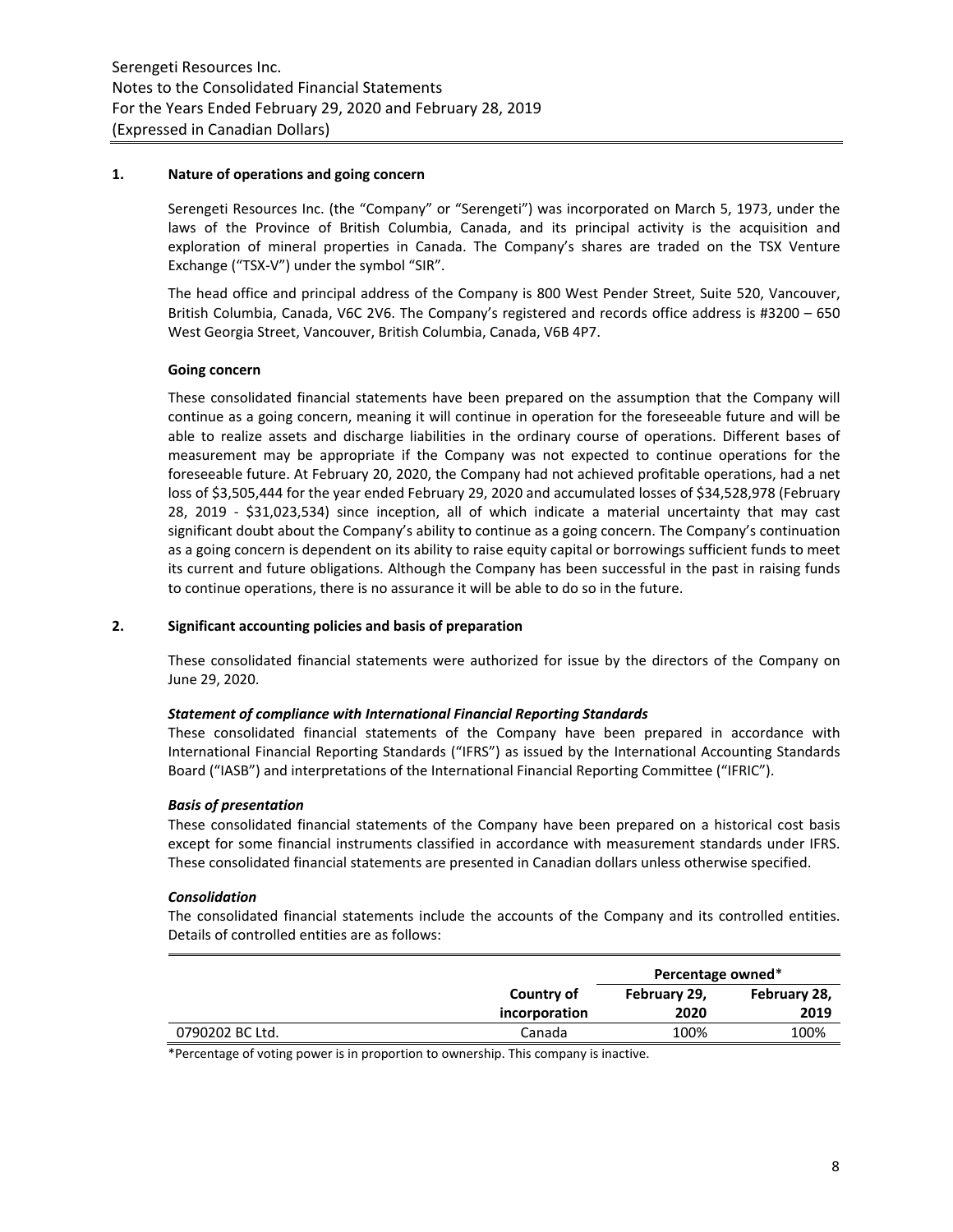### *Significant accounting judgments, estimates and assumptions*

The preparation of consolidated financial statements in conformity with IFRS requires management to make certain estimates, judgments and assumptions that affect the reported amounts of assets and liabilities at the date of the consolidated financial statements and the reported revenues and expenses during the year.

Although management uses historical experience and its best knowledge of the amount, events or actions to form the basis for judgments and estimates, actual results may differ from these estimates.

The most significant accounts that require estimates as the basis for determining the stated amounts include the recoverability of mineral properties, valuation of share-based payments, and recognition of deferred tax amounts.

Critical judgments exercised in applying accounting policies that have the most significant effect on the amounts recognized in the consolidated financial statements are as follows:

i) Going concern

Management has determined that the Company will be able to continue as a going concern for the next twelve months.

ii) Economic recoverability and probability of future benefits of exploration and evaluation costs

Management has determined that exploration, evaluation and related costs incurred which were capitalized may have future economic benefits and may be economically recoverable. Management uses several criteria in its assessments of economic recoverability and probability of future economic benefits including geologic and other technical information, history of conversion of mineral deposits with similar characteristics to its own properties to proven and probable mineral reserves, the quality and capacity of existing infrastructure facilities, evaluation of permitting and environmental issues and local support for the project.

#### *Property, plant and equipment*

Property, plant and equipment is stated at historical cost less accumulated depreciation and accumulated impairment losses.

Subsequent costs are included in the asset's carrying amount or recognized as a separate asset, as appropriate, only when it is probable that future economic benefits associated with the item will flow to the Company and the cost of the item can be measured reliably. The carrying amount of the replaced part is derecognized. All other repairs and maintenance are charged to the statement of income (loss) and comprehensive income (loss) during the financial period in which they are incurred.

Gains and losses on disposals are determined by comparing the proceeds with the carrying amount and are recognized in profit or loss.

Depreciation is calculated to expense the cost of the assets to their residual values over their estimated useful lives. The depreciation rates applicable to each category of property, plant and equipment are as follows:

> **Class of property, plant and equipment Depreciation rate** Computer equipment Computer equipment Furniture and equipment 30% declining balance basis Leased office **Contact Contact Contact Contact Contact Contact Contact Contact Contact Contact Contact Contact Contact Contact Contact Contact Contact Contact Contact Contact Contact Contact Contact Contact Contact Contact**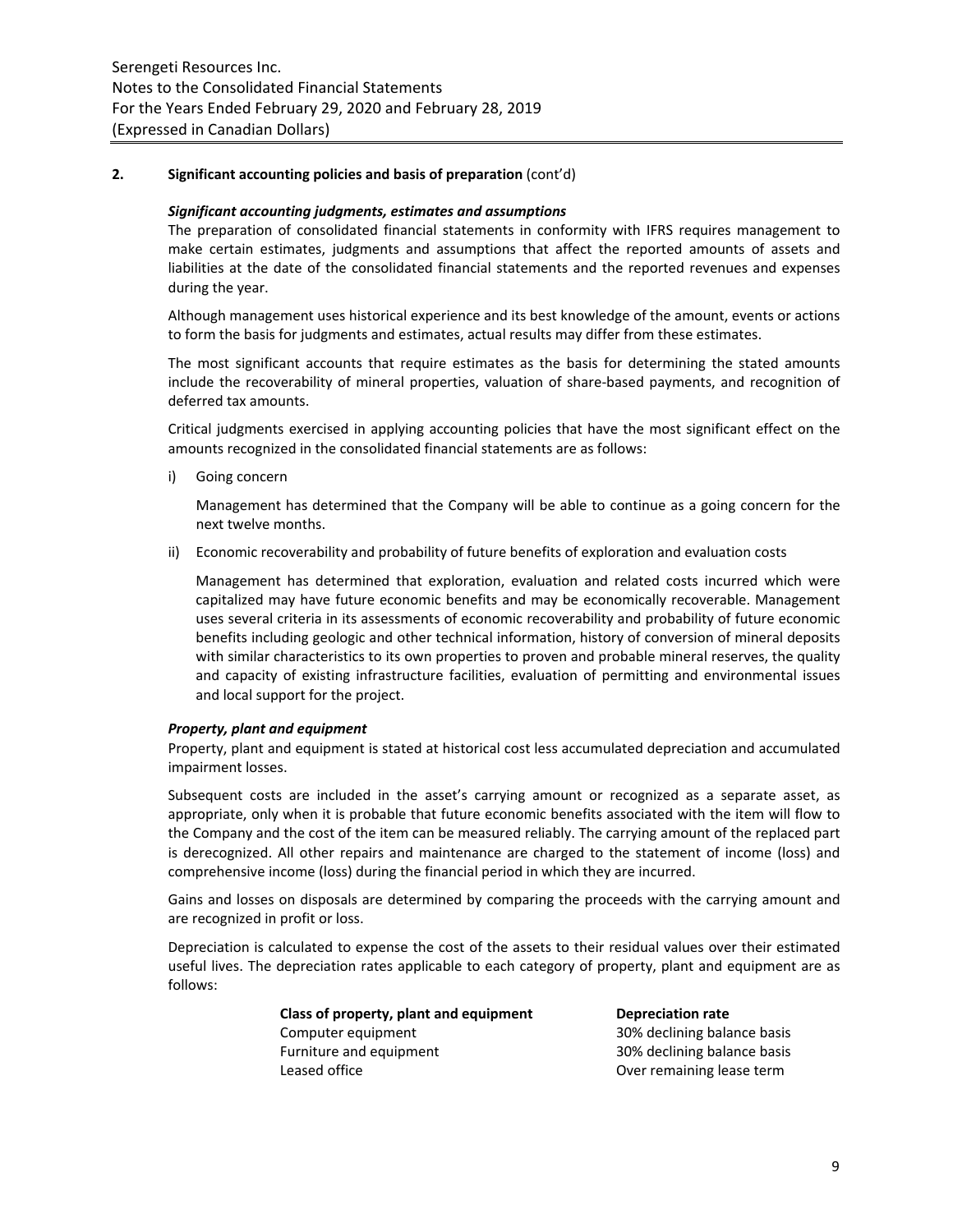#### *Joint Operations*

Consistent with the provisions of IFRS 11, cost sharing activities involving other companies but not conducted through separate legal entities are considered to be 'Joint Operations' and are accounted for at cost. When acting as operator of a particular project on behalf of an optionee, the Company typically receives funds in advance of performing exploration work. The Company records such advances as a deferred liability until such time as the related expenditures are incurred, at which point these advances are offset against the costs incurred.

#### *Investments in joint ventures*

Joint ventures are joint arrangements whereby the parties that have joint control of the arrangement have rights to the net assets of the arrangement. Investments in joint ventures are accounted for using the equity method of accounting. Under the equity method, the investment is initially recognized at cost, and the carrying amount is increased or decreased to recognize the investor's share of the profit or loss of the investee after the date of acquisition.

If the ownership interest in a joint venture is reduced but significant influence is retained, only a proportionate share of the amounts previously recognized in other comprehensive income (loss) is reclassified to profit or loss where appropriate.

The Company's share of post-acquisition profit or loss is recognized in the consolidated statement of income (loss) and comprehensive income (loss), and its share of post-acquisition movements in other comprehensive income (loss) is recognized in other comprehensive income (loss) with a corresponding adjustment to the carrying amount of the investment. When the Company's share of losses in a joint venture equals or exceeds its interest in the joint venture, the Company does not recognize further losses, unless it has incurred legal or constructive obligations or made payments on behalf of the joint venture.

The Company determines at each reporting date whether there is any objective evidence that the investment in the joint venture is impaired. If this is the case, the Company calculates the amount of impairment as the difference between the recoverable amount of the joint venture and its carrying value and recognizes the amount in the consolidated statement of income (loss) and comprehensive income (loss).

Profits and losses resulting from transactions between the Company and its joint venture are recognized in the Company's consolidated financial statements only to the extent of the unrelated investor's interest in the joint venture. Unrealized losses are eliminated unless the transaction provides evidence of an impairment of the asset transferred. Accounting policies of joint ventures have been changed where necessary to ensure consistency with the policies adopted by the Company. Dilution gains and losses arising in investments in joint ventures are recognized in the consolidated statement of income (loss) and comprehensive income (loss).

#### *Convertible debentures*

Convertible debentures are separated into their liability and equity components on the Consolidated Statements of Financial Position. The liability component is initially recognized at fair value, determined as the net present value of future payments of interest and principal, discounted at the market rate for similar non-convertible liabilities at the time of issue. The liability component is subsequently measured at amortized cost, using the effective interest method, until extinguished upon conversion or maturity.

The fair value of the equity component of debt is estimated using the residual method in which the difference between the face value of the instrument and the fair value of the liability component is allocated as the fair value of the equity component. The issuance costs have been allocated on a pro-rata basis between the debt and equity components.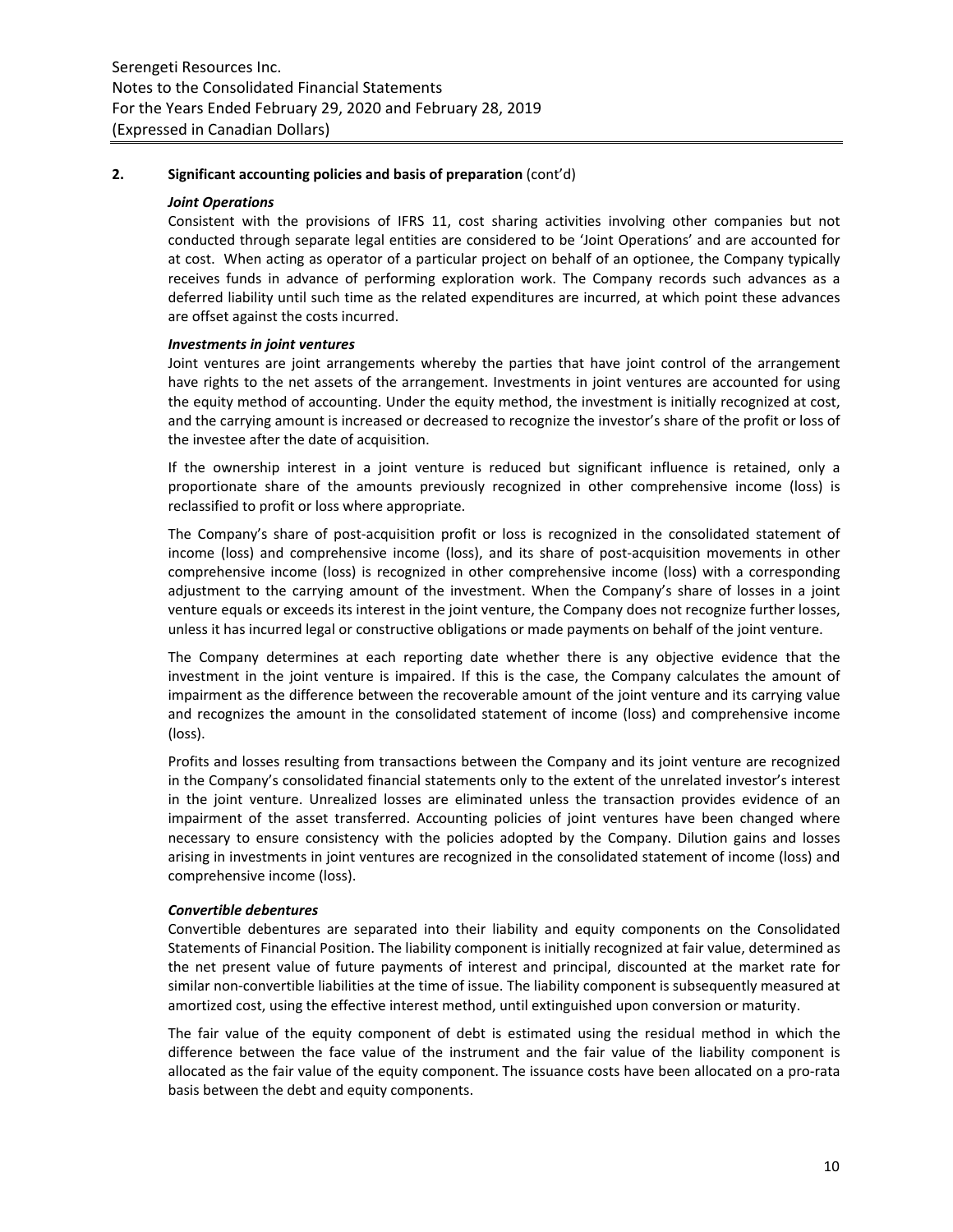#### *Leases*

On March 1, 2019, the Company adopted IFRS 16, "Leases". This standard introduces a single lessee accounting model and requires a lessee to recognize assets and liabilities for all leases with a term of more than 12 months, unless the underlying asset is of low value. A lessee is required to recognize a rightof-use asset representing its right to use the underlying asset and a lease liability representing its obligation to make lease payments. This standard substantially carries forward the lessor accounting requirements of IAS 17, while requiring enhanced disclosures to be provided by lessors. Other areas of the lease accounting model have been impacted, including the definition of a lease.

### *Exploration and evaluation assets*

Exploration and evaluation expenditures relating to mineral properties include the costs of acquiring licenses, costs associated with exploration and evaluation activity, and the fair value (at acquisition date) of exploration and evaluation assets acquired in a business combination. Exploration and evaluation expenditures are capitalized. Costs incurred before the Company has obtained the legal rights to explore an area are recognized in profit or loss.

Government tax credits received are recorded as a reduction to the cumulative costs incurred and capitalized on the related property.

Exploration and evaluation assets are assessed for impairment if (i) sufficient data exists to determine technical feasibility and commercial viability, or (ii) facts and circumstances suggest that the carrying amount exceeds the recoverable amount.

Once the technical feasibility and commercial viability of the extraction of mineral resources in an area of interest are demonstrable, exploration and evaluation assets attributable to that area of interest are first tested for impairment and then reclassified to mining property and development assets within property, plant and equipment.

Recoverability of the carrying amount of any exploration and evaluation assets is dependent on successful development and commercial exploitation, or alternatively, sale of the respective areas of interest.

From time to time, the Company acquires or disposes of properties pursuant to the terms of option agreements. Options are exercisable entirely at the discretion of the optionee and, accordingly, are recorded as mineral property costs or recoveries when the payments are made or received. After costs are recovered, the balance of the payments received is recorded as a gain on disposition of a mineral property. Any revenue, including the receipt of fees and similar payments, earned prior to the commencement of commercial production, and reasonably attributable to the costs historically incurred on a property, is also offset against those costs as received.

#### *Exploration tax credits*

The Company may qualify for certain exploration tax credits based on qualifying expenditures incurred. Such tax credits are recorded when the amounts involved, and the collection thereof, are considered to be reasonably determinable. These amounts offset the deferred costs to which they relate or are included in operations if such costs have been expensed.

#### *Restoration and environmental obligations*

The Company recognizes liabilities for legal and constructive obligations associated with the retirement of mineral properties. The net present value of future rehabilitation costs is capitalized to the related asset along with a corresponding increase in rehabilitation provision in the period incurred. Discount rates using a pre-tax rate that reflect the time value of money are used to calculate the net present value.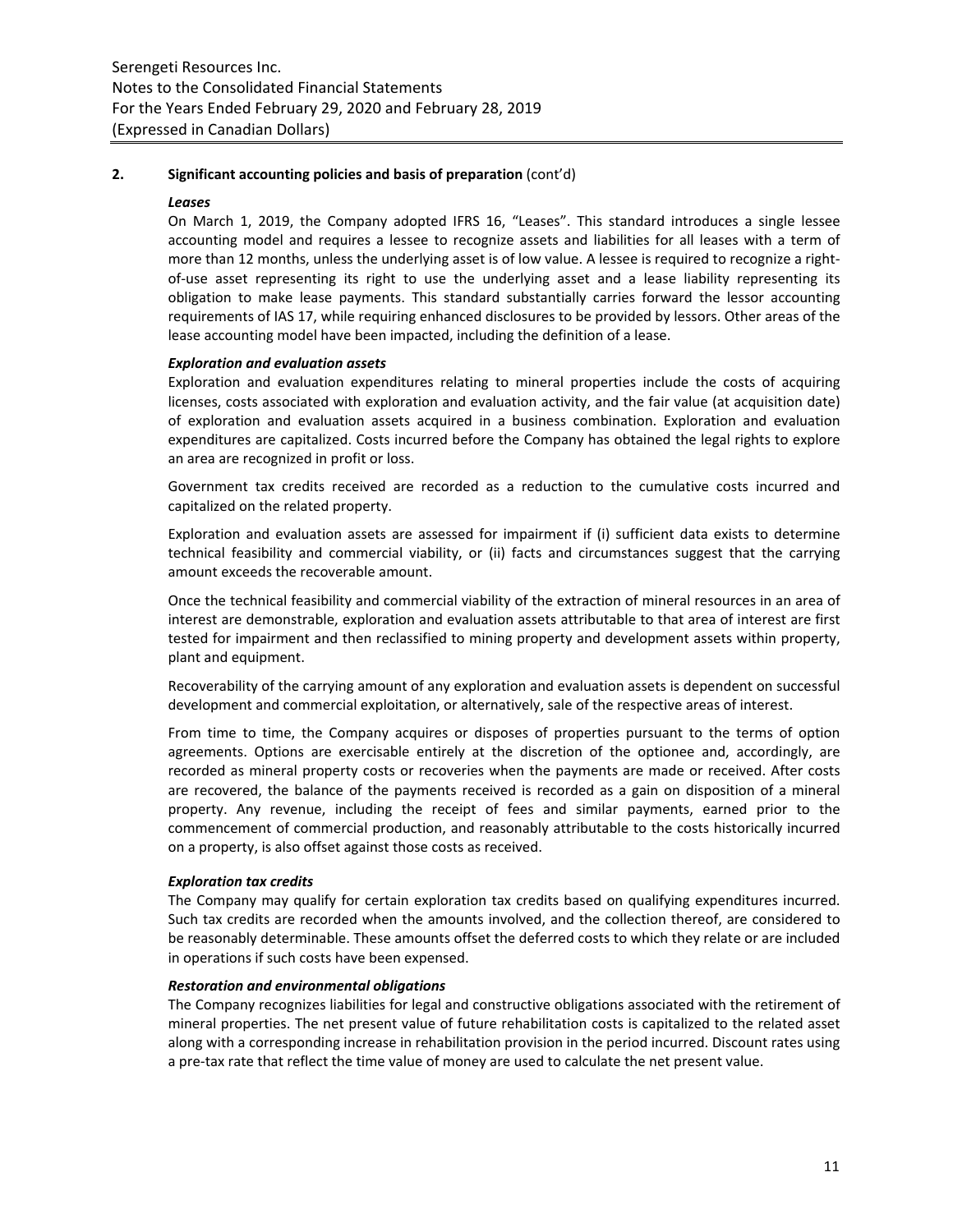#### *Restoration and environmental obligations* (cont'd)

The Company's estimates of reclamation costs could change as a result of changes in the regulatory requirements, discount rates and assumptions regarding the amount and timing of the future expenditures. These changes are recorded directly to the related assets with a corresponding entry to the rehabilitation provision.

The increase in the provision due to the passage of time is recognized as interest expense.

The Company did not have any significant restoration provisions at February 29, 2020 or February 28, 2019.

### *Impairment of non-financial assets*

The carrying amount of the Company's assets (which include property, plant and equipment and exploration and evaluation assets) are reviewed at each reporting date to determine whether there is any indication of impairment. If such indication exists, the recoverable amount of the asset is estimated in order to determine the extent of the impairment loss. An impairment loss is recognized whenever the carrying amount of an asset or its cash generating unit exceeds its recoverable amount. Impairment losses are recognized in the statement of income (loss) and comprehensive income (loss).

The recoverable amount of assets is the greater of an asset's fair value less cost to sell and value in use. In assessing value in use, the estimated future cash flows are discounted to their present value using a pretax discount rate that reflects the current market assessments of the time value of money and the risks specific to the asset. For an asset that does not generate cash inflows largely independent of those from other assets, the recoverable amount is determined for the cash-generating unit to which the asset belongs.

An impairment loss is only reversed if there is an indication that the impairment loss may no longer exist and there has been a change in the estimates used to determine the recoverable amount.

Assets that have an indefinite useful life are not subject to amortization and are tested annually for impairment.

### *Financial Instruments*

#### *Classification*

The Company classifies its financial instruments in the following categories: at fair value through profit and loss ("FVTPL"), at fair value through other comprehensive income (loss) ("FVTOCI") or at amortized cost. The Company determines the classification of financial assets at initial recognition. The classification of debt instruments is driven by the Company's business model for managing the financial assets and their contractual cash flow characteristics. Equity instruments that are held for trading are classified as FVTPL. For other equity instruments, on the day of acquisition the Company can make an irrevocable election (on an instrument-by-instrument basis) to designate them as at FVTOCI. Financial liabilities are measured at amortized cost, unless they are required to be measured at FVTPL (such as instruments held for trading or derivatives) or if the Company has opted to measure them at FVTPL.

At February 29, 2020, the Company measured cash and reclamation deposits at FVTPL, and receivables and trade payables at amortized cost.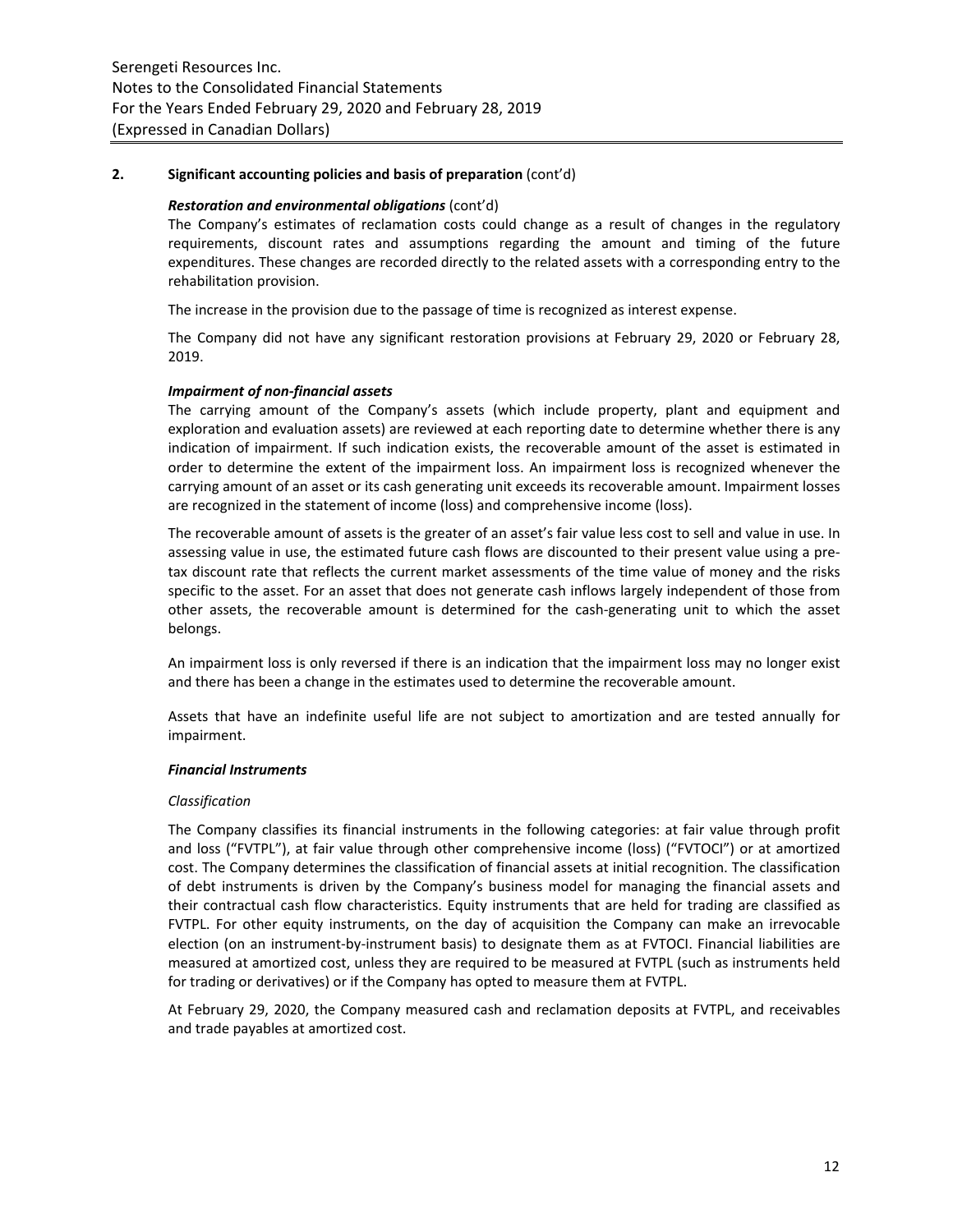#### *Financial instruments* (cont'd)

#### *Measurement*

### Financial assets and liabilities at amortized cost

Financial assets and liabilities at amortized cost are initially recognized at fair value plus or minus transaction costs, respectively, and subsequently carried at amortized cost less any impairment.

#### *Measurement*

#### Financial assets and liabilities at FVTPL

Financial assets and liabilities carried at FVTPL are initially recorded at fair value and transaction costs are expensed in the consolidated statements of comprehensive loss. Realized and unrealized gains and losses arising from changes in the fair value of the financial assets and liabilities held at FVTPL are included in the consolidated statements of comprehensive loss in the period in which they arise.

#### Debt investments at FVTOCI

These assets are subsequently measured at fair value. Interest income calculated using the effective interest method, foreign exchange gains and losses and impairment are recognised in profit or loss. Other net gains and losses are recognised in other comprehensive income ("OCI"). On derecognition, gains and losses accumulated in OCI are reclassified to profit or loss.

#### Equity investments at FVTOCI

These assets are subsequently measured at fair value. Dividends are recognised as income in profit or loss unless the dividend clearly represents a recovery of part of the cost of the investment. Other net gains and losses are recognised in OCI and are never reclassified to profit or loss.

### *Impairment of financial assets at amortized cost*

The Company recognizes a loss allowance for expected credit losses on financial assets that are measured at amortized cost. At each reporting date, the Company measures the loss allowance for the financial asset at an amount equal to the lifetime expected credit losses if the credit risk on the financial asset has increased significantly since initial recognition. If at the reporting date, the financial asset has not increased significantly since initial recognition, the Company measures the loss allowance for the financial asset at an amount equal to the twelve-month expected credit losses. The Company shall recognize in the consolidated statements of comprehensive income (loss), as an impairment gain or loss, the amount of expected credit losses (or reversal) that is required to adjust the loss allowance at the reporting date to the amount that is required to be recognized.

#### *Derecognition*

#### Financial assets

The Company derecognizes financial assets only when the contractual rights to cash flows from the financial assets expire, or when it transfers the financial assets and substantially all of the associated risks and rewards of ownership to another entity. Gains and losses on derecognition are generally recognized in the consolidated statements of comprehensive loss.

#### Financial liabilities

The Company derecognizes a financial liability when its contractual obligations are discharged or cancelled or expire. The Company also derecognizes a financial liability when the terms of the liability are modified such that the terms and / or cash flows of the modified instrument are substantially different, in which case a new financial liability based on the modified terms is recognized at fair value.

Gains and losses on derecognition are generally recognized in profit or loss.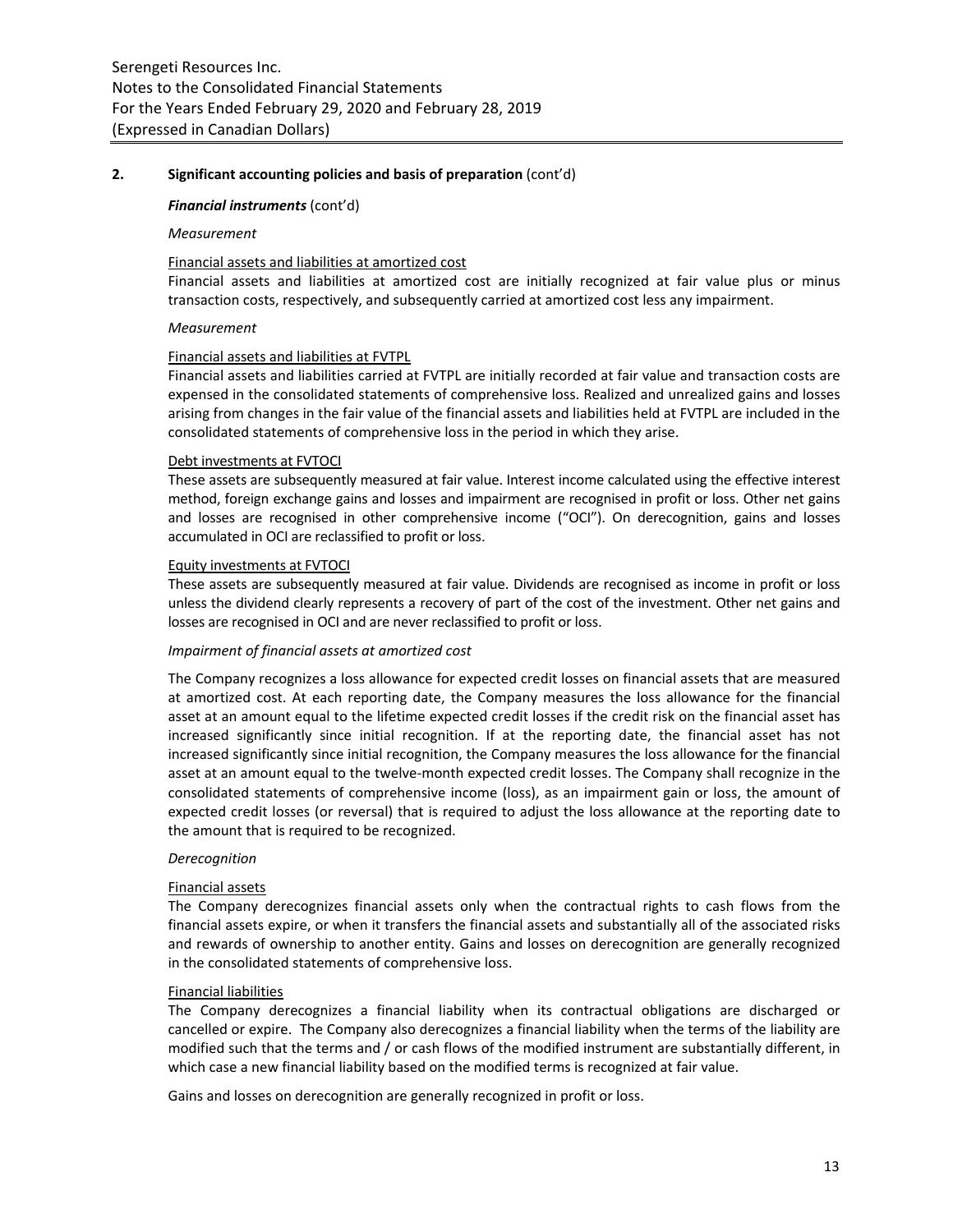### *Cash and cash equivalents*

Cash and cash equivalents include cash on hand, deposits held at call with banks, and short-term highly liquid investments and bank overdrafts.

## *Share-based payments*

Share-based payments to employees are measured at the fair value of the instruments issued and amortized over the vesting periods. Share-based payments to non-employees are measured at the fair value of goods or services received or the fair value of the equity instruments issued, if it is determined the fair value of the goods or services cannot be reliably measured and are recorded at the date the goods or services are received. The corresponding amount is recorded to reserves. The fair value of options is determined using a Black–Scholes pricing model which incorporates all market vesting conditions. The number of shares and options expected to vest is reviewed and adjusted at the end of each reporting period such that the amount recognized for services received as consideration for the equity instruments granted shall be based on the number of equity instruments that eventually vest. Vesting conditions are determined by the Board of Directors.

#### *Loss per share*

Basic loss per share is computed by dividing net loss available to common shareholders by the weighted average number of shares outstanding during the reporting period. Diluted loss per share is computed similar to basic loss per share except that the weighted average shares outstanding are increased to include additional shares for the assumed exercise of stock options and warrants, if dilutive. The number of additional shares is calculated by assuming that outstanding stock options and warrants were exercised and that the proceeds from such exercise were used to acquire common shares at the average market price during the reporting period.

#### *Warrants*

The proceeds from private placements that include warrants are allocated on a relative fair value basis between the common shares and warrants. The fair value attributed to warrants is recorded in warrant reserve within equity. If the warrants are converted, the consideration paid, along with the amount previously recognized in warrant reserve, is recorded as an increase to share capital. Upon expiry of warrants, any fair value attributed is reclassified to share capital.

#### *Income taxes*

#### *Current income tax:*

Current income tax assets and liabilities for the current year are measured at the amount expected to be recovered from or paid to the taxation authorities. The tax rates and tax laws used to compute the amount are those that are enacted or substantively enacted, at the reporting date, in the countries where the Company operates and generates taxable income.

Current income tax relating to items recognized directly in other comprehensive income or equity is recognized in other comprehensive income or equity and not in profit or loss. Management periodically evaluates positions taken in the tax returns with respect to situations in which applicable tax regulations are subject to interpretation and establishes provisions where appropriate.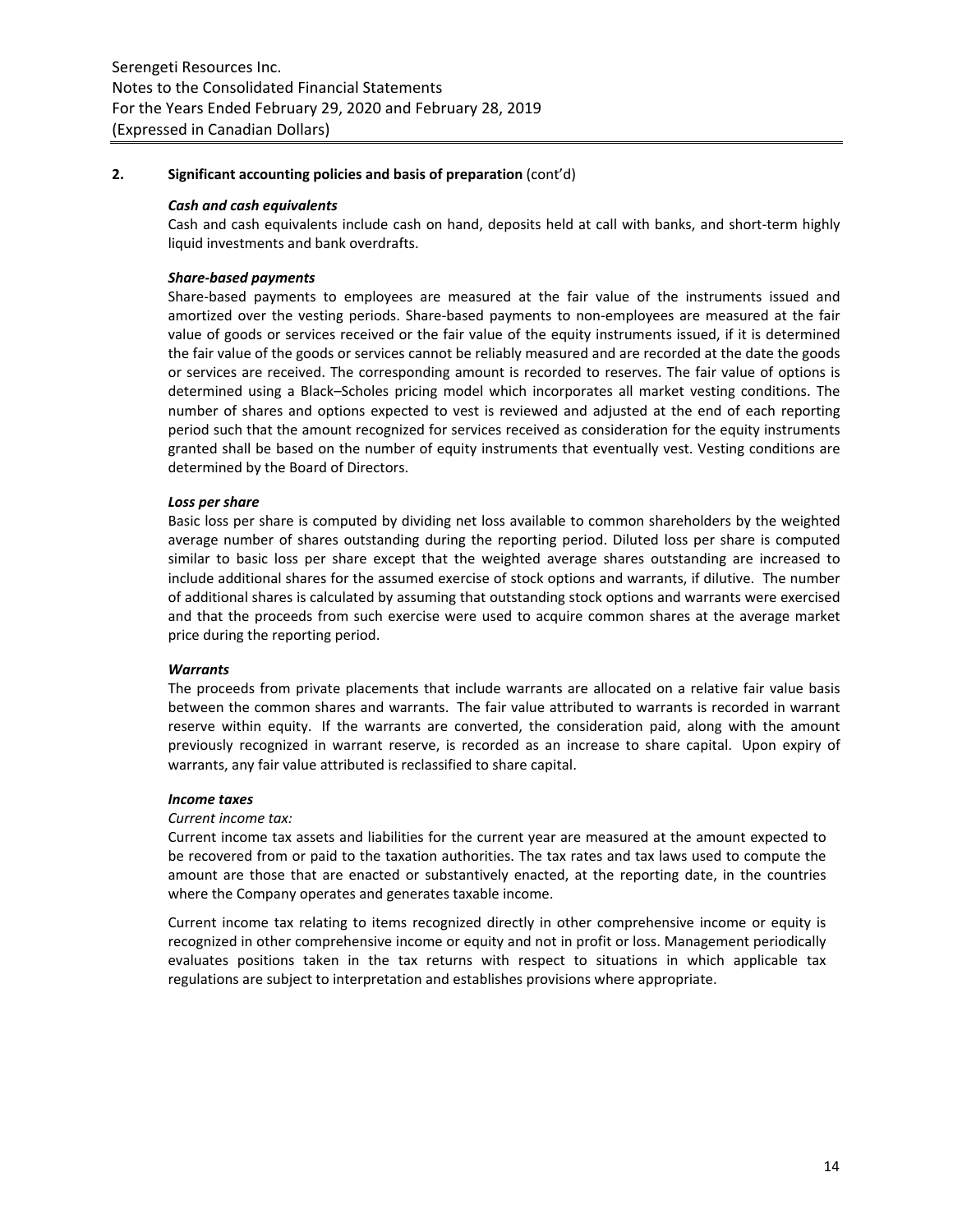# *Income taxes* (cont'd)

### *Deferred income tax:*

Deferred tax is accounted for using the statement of financial position liability method, providing for temporary differences between the carrying amounts of assets and liabilities for financial reporting purposes and the amounts used for taxation purposes. Deferred taxes are not recognized for temporary differences related to the initial recognition of the assets or liabilities that affect neither accounting nor taxable profit nor investments in subsidiaries, associates and interests in joint ventures to the extent it is probable that they will not reverse in the foreseeable future. The amount of deferred tax provided is based on the expected manner and expected date of realization or settlement of the carrying amount of assets and liabilities, using tax rates enacted or substantively enacted at the statement of financial position date. A deferred tax asset is recognized only to the extent that it is probable that future taxable amounts will be available against which the asset can be utilized.

### *Flow-through shares:*

Canadian income tax legislation permits an enterprise to issue securities referred to as flow-through shares, whereby the investor can claim the tax deductions arising from the renunciation of the related resource expenditures.

IFRS does not contain explicit guidance pertaining to this tax incentive. Therefore, the Company has adopted a policy whereby the premium paid for flow-through shares in excess of the market value of the shares without the flow-through features at the time of issue is initially recorded as a flow-through share premium liability and then included in income at the time the qualifying expenditures are made.

### **3. Cash and cash equivalents**

The components of cash and cash equivalents are as follows:

|                                    | February 29, | February 28, |         |
|------------------------------------|--------------|--------------|---------|
|                                    | 2020         |              | 2019    |
| Cash at bank                       | 336,817      |              | 145,857 |
| Guaranteed investment certificates | 1,466,000    |              | 227,500 |
|                                    | 1,802,817    |              | 373,357 |

## **4. Receivables**

|                                                  |   | February 29, | February 28, |
|--------------------------------------------------|---|--------------|--------------|
|                                                  |   | 2020         | 2019         |
| Exploration costs recoverable from joint venture |   |              |              |
| partner                                          | Ś | 43,099       | 19,281       |
| Goods and services tax receivable                |   | 53,023       | 8,354        |
| Other receivables                                |   | 5,248        | 408          |
|                                                  |   | 101,370      | 28,043       |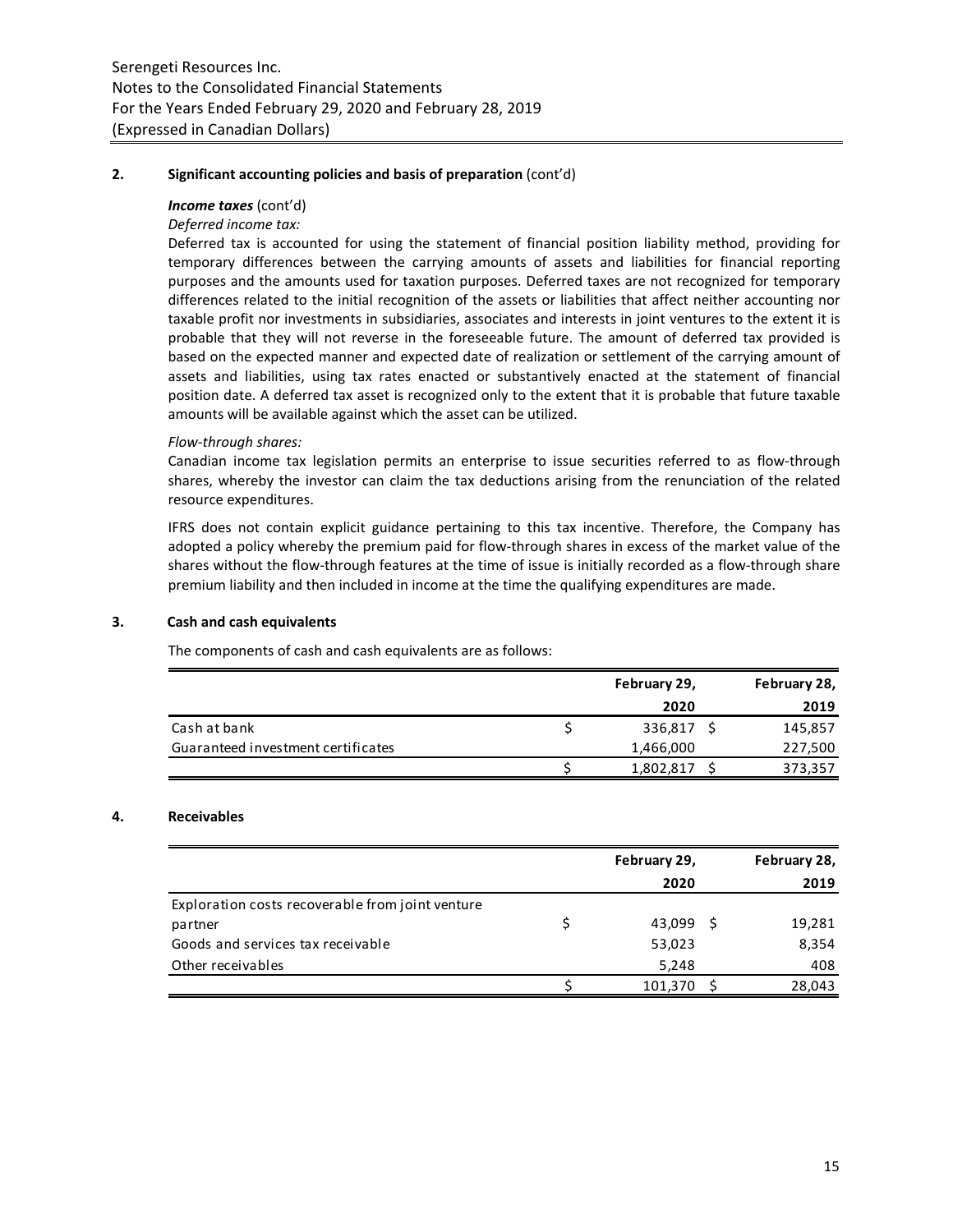### **5. Due from joint venture partner**

Pursuant to the joint venture agreement with Kwanika Copper Corporation ("KCC") (Note 6), the Company is entitled to the proceeds from the Mineral Exploration Tax Credit ("METC") to be paid to KCC and was recorded as a receivable and included in the statement of financial position in due from joint venture partner. The estimated proceeds of \$1,082,286 were included in other income in the statement of income (loss) and comprehensive income (loss) for the year ended February 28, 2019. On January 10, 2020, the Company received the METC refund of \$1,082,286.

## **6. Investment in joint venture – Kwanika Copper Corporation**

On November 24, 2017, Serengeti completed a transaction whereby Serengeti, POSCO DAEWOO Corporation, since renamed Posco International Corporation ("PIC") and KCC (formerly Daewoo Minerals Canada Corporation) signed a definitive joint venture agreement (the "JVA") for the exploration and development of the Kwanika property (the "Project"). Pursuant to the JVA, the respective interests of Serengeti and PDI in the Project were transferred to KCC, which serves as the vehicle for the joint venture.

PIC has contributed a total of \$8,506,500 in cash and holds 8,406,500 million common shares of KCC (representing 35% of the total issued shares of KCC). Serengeti contributed its 95% ownership of the Kwanika property and cash of \$383,500, in exchange for 15,612,071 common shares of KCC (representing 65% of the total issued shares of KCC).

Serengeti can remain as Project operator so long as it maintains a majority interest. As Project operator, Seregenti received a 10% management fee on expenditures of \$7,000,000. Unearned management fee income is included in deferred revenue in the consolidated statement of financial position. Management fee income of \$37,598 (February 28, 2018 - \$200,052), representing 35% of the management fees earned from the joint venture in the current year, has been recorded in the consolidated statement of income (loss) and comprehensive income (loss) for the year ended February 29, 2020.

Serengeti will be granted a 1% net smelter return royalty ("NSR") if its Project interest is diluted below 50% and an additional 0.5% NSR if its interest is diluted below 33 ⅓%, subject to partial buyback provisions to PIC. PIC will have certain concentrate offtake rights from production on the Project, subject to Serengeti's ability to enter into separate streaming arrangements.

#### **Summarized statement of financial position – Kwanika Copper Corporation**

|                                     | February 29, 2020 |
|-------------------------------------|-------------------|
|                                     | (unaudited)       |
| Current assets                      | \$<br>803,249     |
| Non-current assets                  | 23,920,188        |
| <b>Total assets</b>                 | \$<br>24,723,437  |
| Current liabilities                 | \$<br>67,915      |
| Shareholders' equity                |                   |
| Common shares                       |                   |
| Serengeti Resources Inc.            | 16,292,071        |
| Posco International Corporation     | 8,506,500         |
| Deficit                             | (143,049)         |
| Total shareholders' equity          | 24,655,522        |
| <b>Total equity and liabilities</b> | 24,723,437        |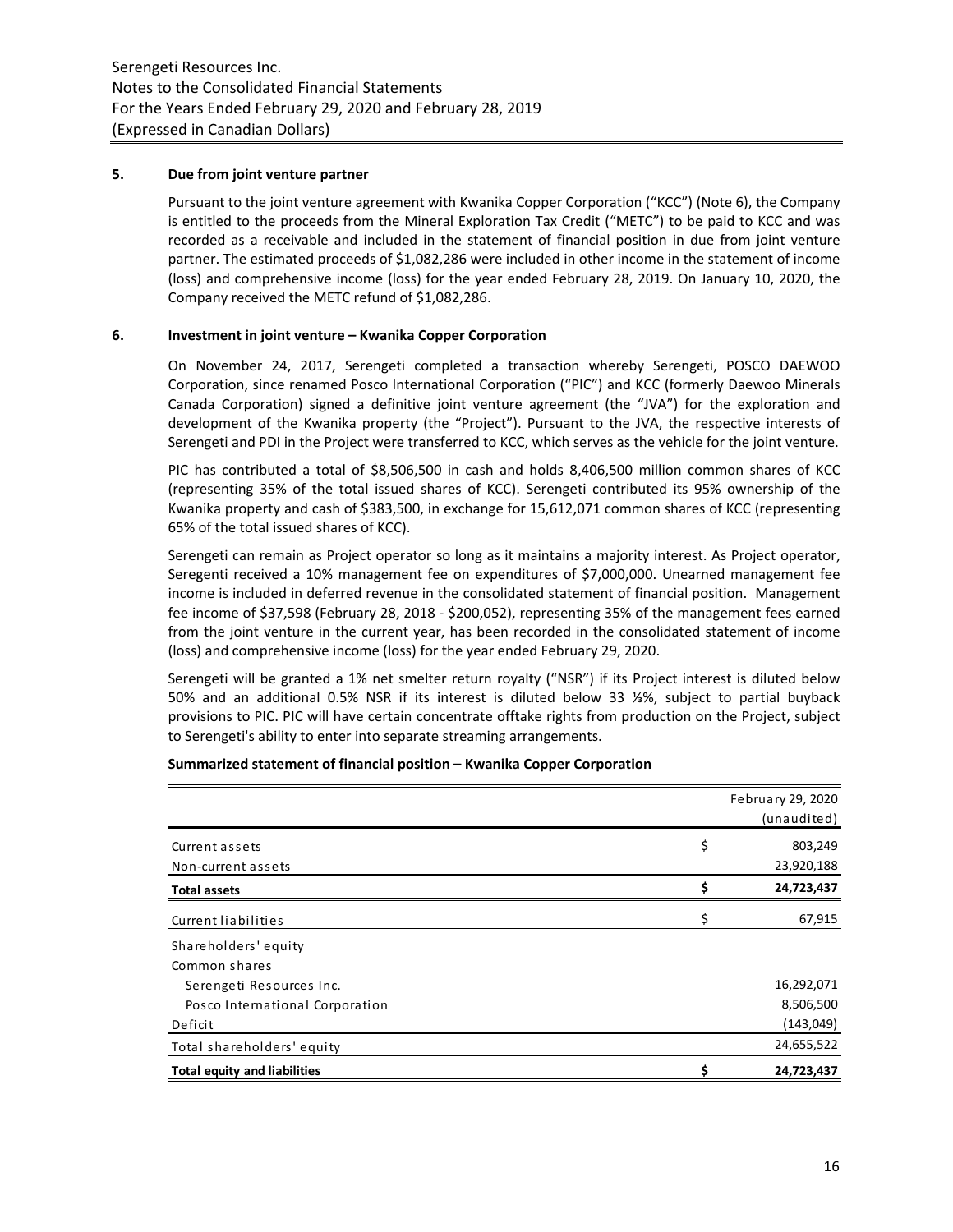# **6. Investment in joint venture - Kwanika Copper Corporation** (cont'd)

Changes in the investment in joint venture for the years ended February 29, 2020 and February 28, 2019 are as follows:

| Balance February 28, 2018                                                 | Ş | 15,214,032 |
|---------------------------------------------------------------------------|---|------------|
| Share of joint venture loss from March 1, 2018 to February 28, 2019       |   | (17, 543)  |
| 65% of management fee income earned from joint venture from March 1, 2018 |   |            |
| to February 28, 2019                                                      |   | (371,526)  |
| Balance February 28, 2019                                                 |   | 14,824,963 |
| Additional investment in joint venture                                    |   | 1,063,500  |
| Share of joint venture loss from March 1, 2019 to February 29, 2020       |   | (12, 739)  |
| 65% of management fee income earned from joint venture from March 1, 2019 |   |            |
| to February 29, 2020                                                      |   | (69,824)   |
| Balance February 29, 2020                                                 |   | 15,805,900 |

## **7. Property, plant and equipment**

|                                    | <b>Leased Office</b> | Equipment    |     | Total    |
|------------------------------------|----------------------|--------------|-----|----------|
| Cost                               |                      |              |     |          |
| Balance February 28, 2019 and 2018 | \$                   | \$<br>26,956 | \$. | 26,956   |
| Additions                          | 91,661               |              |     | 91,661   |
| Disposal                           | (10,097)             |              |     | (10,097) |
| Balance February 29, 2020          | 81,564               | 26,956       |     | 108,520  |
| Accumulated depreciation           |                      |              |     |          |
| Balance February 28, 2018          |                      | 24,773       |     | 24,773   |
| Additions                          |                      | 655          |     | 655      |
| Balance February 28, 2019          |                      | 25,428       |     | 25,428   |
| Additions                          | 25,087               | 459          |     | 25,546   |
| Balance February 29, 2020          | 25,087               | 25,887       |     | 50,974   |
| Net book value                     |                      |              |     |          |
| Balance February 28, 2019          | \$                   | \$<br>1,528  | \$  | 1,528    |
| Balance February 29, 2020          | \$<br>56,477         | 1,069        |     | 57,546   |

The leased office is being amortized on a straight-line basis over the lease term of 3 years.

On February 1, 2020, the Company revised the lease to reduce the amount of office space being leased, and the lease asset and lease liability were revalued to reflect changes in the future lease payments. As a result of the revaluations, the Company recorded a reduction of \$13,086 in the lease liability, a reduction of \$10,097 in the lease asset and a gain on disposition of the lease asset of \$2,989 (Note 11).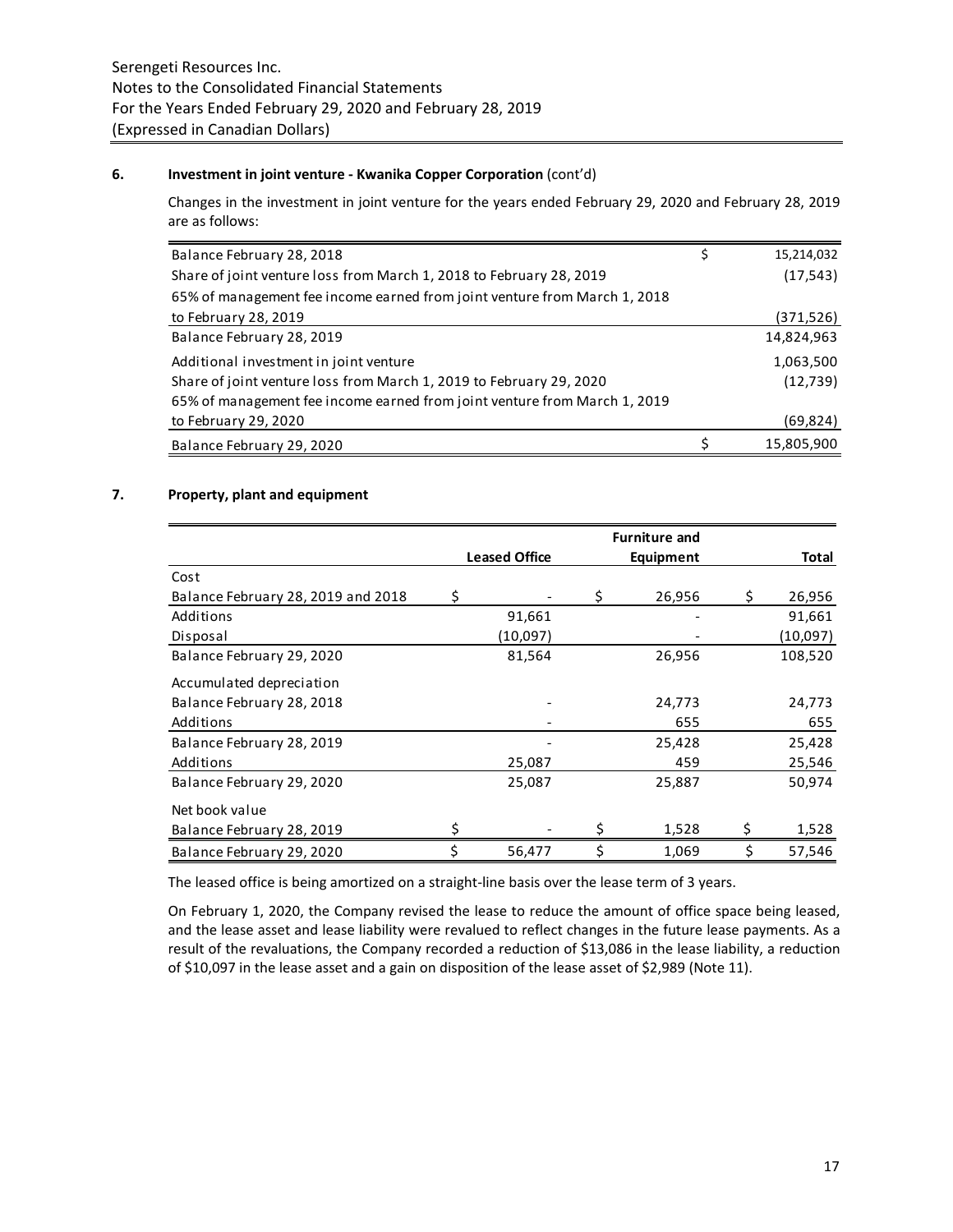# **8. Exploration and evaluation assets**

The following is a description of the Company's exploration and evaluation assets and the related expenditures incurred for the year ended February 29, 2020:

|                                         | Atty          |    | <b>Milligan West</b> | <b>Top Cat</b> |    | Other     |    | <b>Total</b> |
|-----------------------------------------|---------------|----|----------------------|----------------|----|-----------|----|--------------|
| <b>Property acquisition costs</b>       |               |    |                      |                |    |           |    |              |
| Balance, beginning                      | \$<br>126,551 | Ś. | 43,111               | \$             | Ś. | 817,039   | Ś. | 986,701      |
| Additions                               | 25,797        |    |                      | 64,502         |    | 15,168    |    | 105,467      |
| Balance, ending                         | 152,348       |    | 43,111               | 64,502         |    | 832,207   |    | 1,092,168    |
| <b>Exploration and evaluation costs</b> |               |    |                      |                |    |           |    |              |
| Balance, beginning                      | 378,916       |    | 521,816              |                |    | 558,382   |    | 1,459,114    |
| Costs incurred during year:             |               |    |                      |                |    |           |    |              |
| Aircraft                                | 273,208       |    |                      | 28,145         |    | 80,808    |    | 382,161      |
| Assaying                                | 59,628        |    |                      | 9,098          |    | 11,807    |    | 80,533       |
| Camp and operations                     | 95,161        |    |                      | 71,099         |    | 39,083    |    | 205,343      |
| Consulting                              | 89,866        |    | 3,107                | 50,601         |    | 84,067    |    | 227,641      |
| <b>Drilling</b>                         | 323,273       |    |                      |                |    |           |    | 323,273      |
| Geophysics                              | 112,912       |    |                      |                |    | 120,920   |    | 233,832      |
| Software purchased                      |               |    |                      | 270            |    |           |    | 270          |
| Storage                                 |               |    | 2,472                |                |    | 4,538     |    | 7,010        |
| Travel and accommodation                | 103,336       |    |                      | 16,800         |    | 16,362    |    | 136,498      |
|                                         | 1,057,384     |    | 5,579                | 176,013        |    | 357,585   |    | 1,596,561    |
| Other Items:                            |               |    |                      |                |    |           |    |              |
| <b>Exploration tax credits</b>          | (113, 675)    |    | (2,610)              |                |    | (40, 812) |    | (157,097)    |
| Cost recoveries                         |               |    |                      |                |    | (558)     |    | (558)        |
| Impairment                              | (1,474,973)   |    |                      |                |    | (985,653) |    | (2,460,626)  |
| Balance, ending                         | (152, 348)    |    | 524,785              | 176,013        |    | (111,056) |    | 437,394      |
| <b>Total</b>                            | \$            | \$ | 567,896              | \$<br>240,515  | \$ | 721,151   | \$ | 1,529,562    |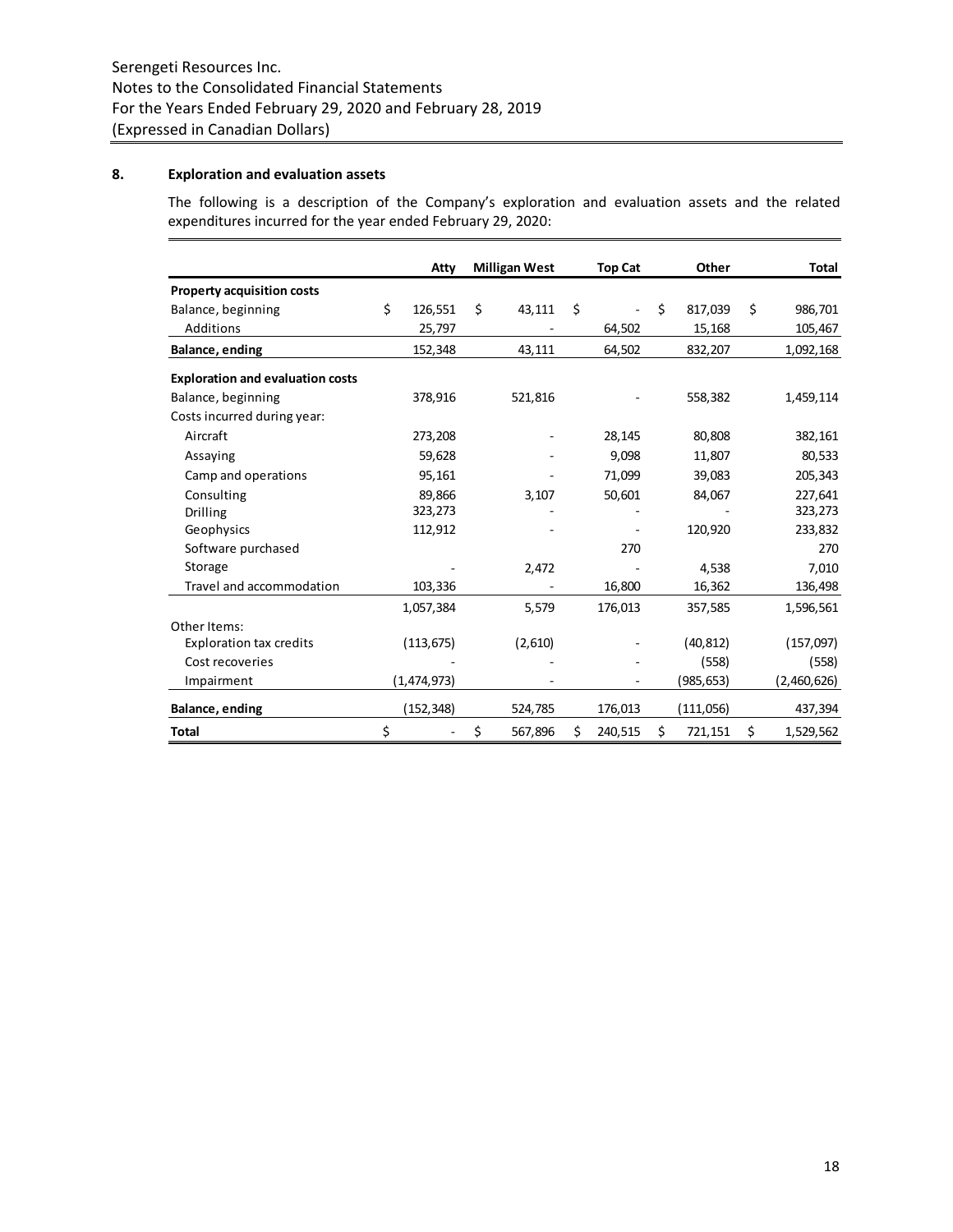# **8. Exploration and evaluation assets** (cont'd)

The following is a description of the Company's exploration and evaluation assets and the related expenditures incurred for the year ended February 28, 2019:

|                                         | Atty          | <b>Milligan West</b> | Other           |      | Total     |
|-----------------------------------------|---------------|----------------------|-----------------|------|-----------|
| Property acquisition costs              |               |                      |                 |      |           |
| Balance, beginning                      | \$            | \$<br>$43,111$ \$    | 791,175         | - \$ | 834,286   |
| Additions                               | 126,551       |                      | 25,864          |      | 152,415   |
| Balance, ending                         | 126,551       | 43,111               | 817,039         |      | 986,701   |
| <b>Exploration and evaluation costs</b> |               |                      |                 |      |           |
| Balance, beginning                      |               | 513,115              | 554,258         |      | 1,067,373 |
| Costs incurred during year:             |               |                      |                 |      |           |
| Ai rcraft                               | 135,515       |                      | 30,781          |      | 166,296   |
| Assaying                                | 15,699        | 359                  | 3,117           |      | 19,175    |
| Camp and operations                     | 44,378        | 2,106                | 16,475          |      | 62,959    |
| Consulting                              | 64,372        | 5,137                | 39,244          |      | 108,753   |
| Geophysics                              | 101,038       |                      | 64,021          |      | 165,059   |
| Travel and accommodation                | 17,914        | 2,750                | 10,321          |      | 30,985    |
|                                         | 378,916       | 10,352               | 163,959         |      | 553,227   |
| Other items:                            |               |                      |                 |      |           |
| Cost recoveries                         |               | (1,651)              |                 |      | (1,651)   |
| Impairment                              |               |                      | (159,835)       |      | (159,835) |
| Balance, ending                         | 378,916       | 521,816              | 558,382         |      | 1,459,114 |
| <b>Total</b>                            | \$<br>505,467 | \$<br>564,927        | \$<br>1,375,421 | \$   | 2,445,815 |

#### a) ATTY and ATG Claims

The Company entered into an agreement to acquire a 100% interest in the Atty property from Finlay Minerals Ltd. ("Finlay") and adjacent claims ("ATG Claims") from Electrum Resource Corp. ("Electrum") on March 4, 2018 and the agreement was approved by the TSX-V on April 10, 2018.

In consideration for the interest in the Atty property the Company is required to complete aggregate exploration expenditures of \$12,000,000 over eight years, of which \$300,000 is required for 2019 (completed), make aggregate cash payments of \$625,000 over eight years of which \$25,000 was due upon signing (paid), and make \$975,000 in payments, payable in cash or shares of the Company, of which \$25,000 was due on TSX-V approval of the transaction (314,265 shares with a fair value of \$75,283 and \$26,365 cash have been issued and paid to date). Electrum is entitled to a NSR of 3% on the property which may be reduced to 1.5% by making aggregate optional payments of \$500,000. During the year ended February 28, 2019, the Company issued 56,882 shares with a fair value of \$20,478 in optional payments towards reducing the NSR.

The Company also agreed to make a payment of the lesser of \$1,000,000 or the value of 500,000 shares of the Company upon a production decision for the property.

During the year ended February 29, 2019, the Company issued 25,000 shares at fair value of \$6,500 each to Kwadacha First Nation and Tsay Keh Dene Nation pursuant to the exploration agreement on the Atty property (Note 13).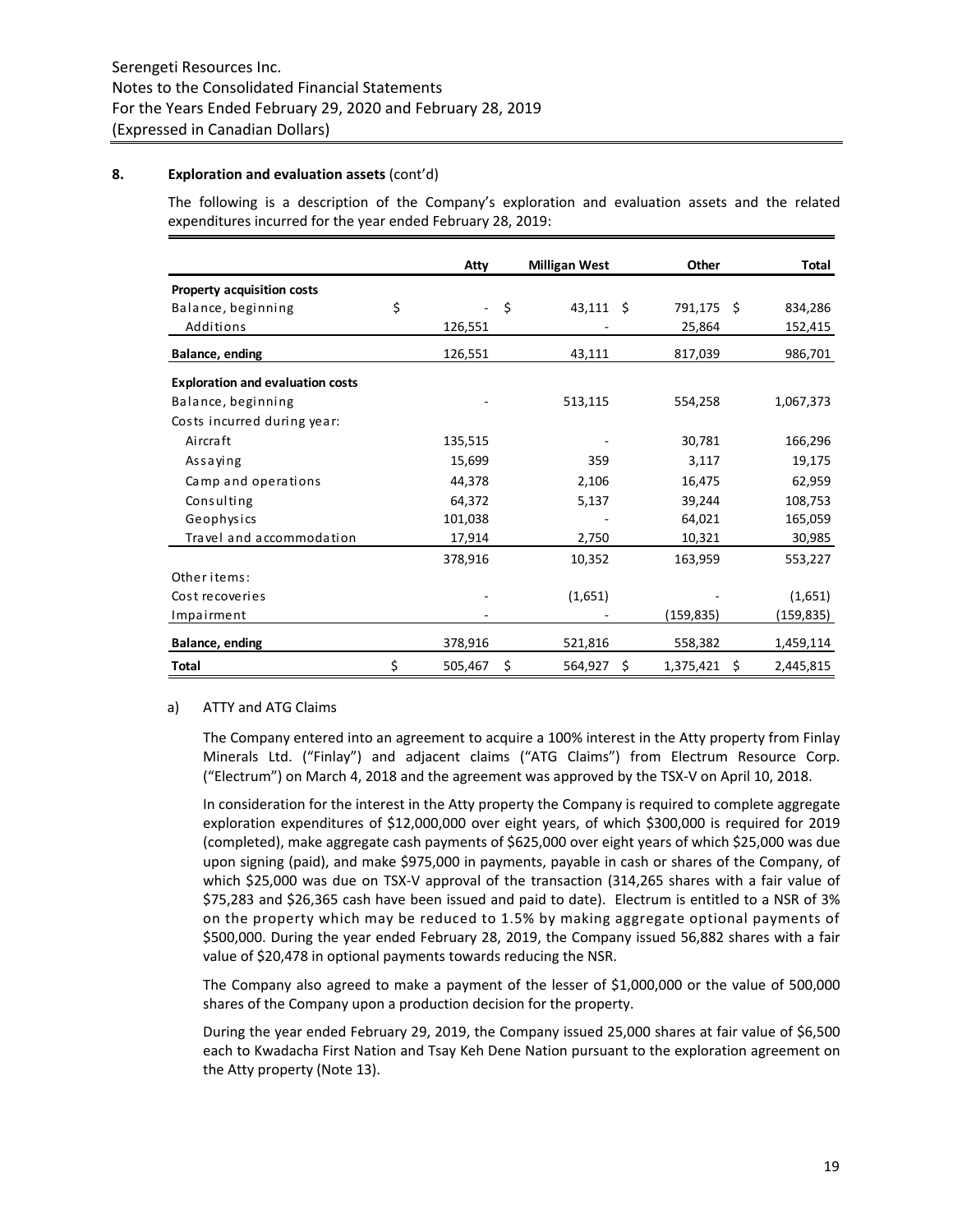### **8. Exploration and evaluation assets** (cont'd)

a) ATTY and ATG Claims (cont'd)

During the year ended February 29, 2020, the Company recorded an impairment of \$1,474,973 on the Atty property.

In consideration for the ATG Claims, the Company is required to issue 200,000 shares of the Company, of which 40,000 were issued immediately with the remaining 160,000 shares to be issued at 40,000 shares per year for a period of four years (80,000 shares with a fair value of \$20,000 have been issued to date).

b) Milligan West

The Company owns a 56.3% interest in the Milligan West property in joint venture with Fjordland Exploration Inc., an arm's-length company also listed on the TSX-V.

c) Top Cat

On July 19, 2019, the Company optioned the Top Cat claims.

The Company may earn a 100% interest by:

- Making staged cash payments totaling \$340,000 over 5 years; \$18,000 of which was paid on signing. On November 7, 2019, the Company issued 83,333 shares at a fair value of \$18,333 in lieu of cash payment pursuant to the option agreement (Note 13);
- Issuing a total of 1,500,000 common shares in stages over a 5-year period. 100,000 shares with a fair value of \$27,000 were issued upon TSX-V approval of the option agreement (Note 13);
- Incurring a total of \$1,250,000 in exploration expenditures over a 5-year period with a minimum of \$100,000 to be spent before the first anniversary of the agreement;
- Granting the optionors a 3% NSR on the property, subject to the Company's right to purchase a 2% NSR for \$2,000,000 at any time prior to the first anniversary of commercial production.
- c) Net Smelter Return Royalties Thor Marmot and Deer Lake Properties

During the year ended February 28, 2019, the Company acquired NSR's of 0.75% on each of the Thor Marmot and Deer Lake Properties located in the Kemess and Kamloops Mining Districts from Electrum and received a payment of \$10,000 in exchange for Portable Assessment Credits that the Company transferred to Electrum for the maximum allowable five-year period.

d) Other Properties

Serengeti holds a 100% interest in a number of other properties and an approximately 56.3% interest in one additional property in joint venture partnership with Fjordland Exploration Inc, all of which are located in British Columbia.

During the year ended February 29, 2020, the Company recorded \$165,263 in BC Mineral Exploration Tax Credits ("BCMETC"), of which \$157,097 was allocated to exploration and evaluation assets and the balance of \$8,166 to the statement of income (loss) and comprehensive income (loss).

During the year ended February 28, 2019, the Company recorded an impairment of \$985,653 on several properties for claims that were not renewed.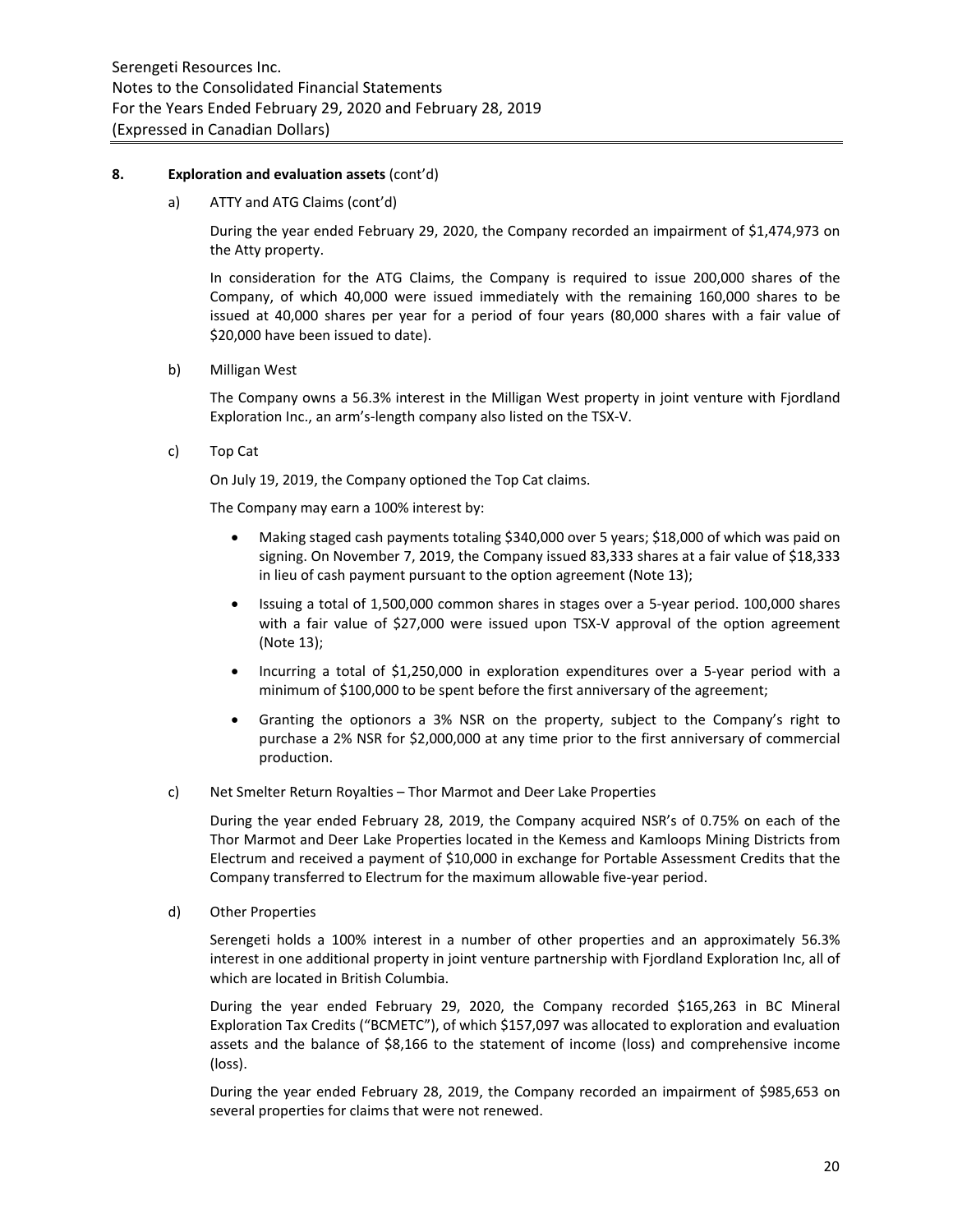### **9. Reclamation deposits**

The Company has posted bonds and investment certificates to provide for certain potential reclamation liabilities as agreed with the Province of British Columbia – Ministry of Energy, Mines and Petroleum Resources.

|                         | February 29, | February 28, |
|-------------------------|--------------|--------------|
|                         | 2020         | 2019         |
| Balance, beginning      | 31,760       | 94,284       |
| Changes during the year | 22,462       | (62, 524)    |
| Balance, ending         | 54,222       | 31,760       |
|                         |              |              |

### **10. Trade payables and accrued liabilities**

|                                          | February 29, | February 28, |
|------------------------------------------|--------------|--------------|
|                                          | 2020         | 2019         |
| Trade payables                           | 106,826      | 42,272       |
| Amounts due to related parties (Note 14) | 62,233       | 6,478        |
| Accrued liabilities                      | 20,000       | 20,851       |
|                                          | 189,059      | 69,601       |

### **11. Lease payable**

On May 1, 2019, the Company entered into an office lease agreement for a term of three years. In accordance with IFRS 16, the Company recorded a lease asset and a lease liability with a fair value of \$91,661. Fair value was determined by discounting future lease payments at a discount rate of 8%.

On February 1, 2020, the Company revised the lease to reduce the amount of office space being leased, and the lease asset and lease liability were revalued to reflect changes in the future lease payments. As a result of the revaluation, the Company recorded a reduction of \$13,086 in the lease liability.

The following table summarizes the lease transactions for the year ended February 29, 2020 and February 28, 2019:

|                    | February 29, |
|--------------------|--------------|
|                    | 2020         |
| Balance, beginning |              |
| Additions, net     | 78,575       |
| Payments made      | (29, 018)    |
| Interest recorded  | 5,066        |
| Balance, ending    | 54,623       |

|                   | February 29, |
|-------------------|--------------|
|                   | 2020         |
| Current portion   | 24,250       |
| Long term portion | 30,373       |
|                   | 54,623       |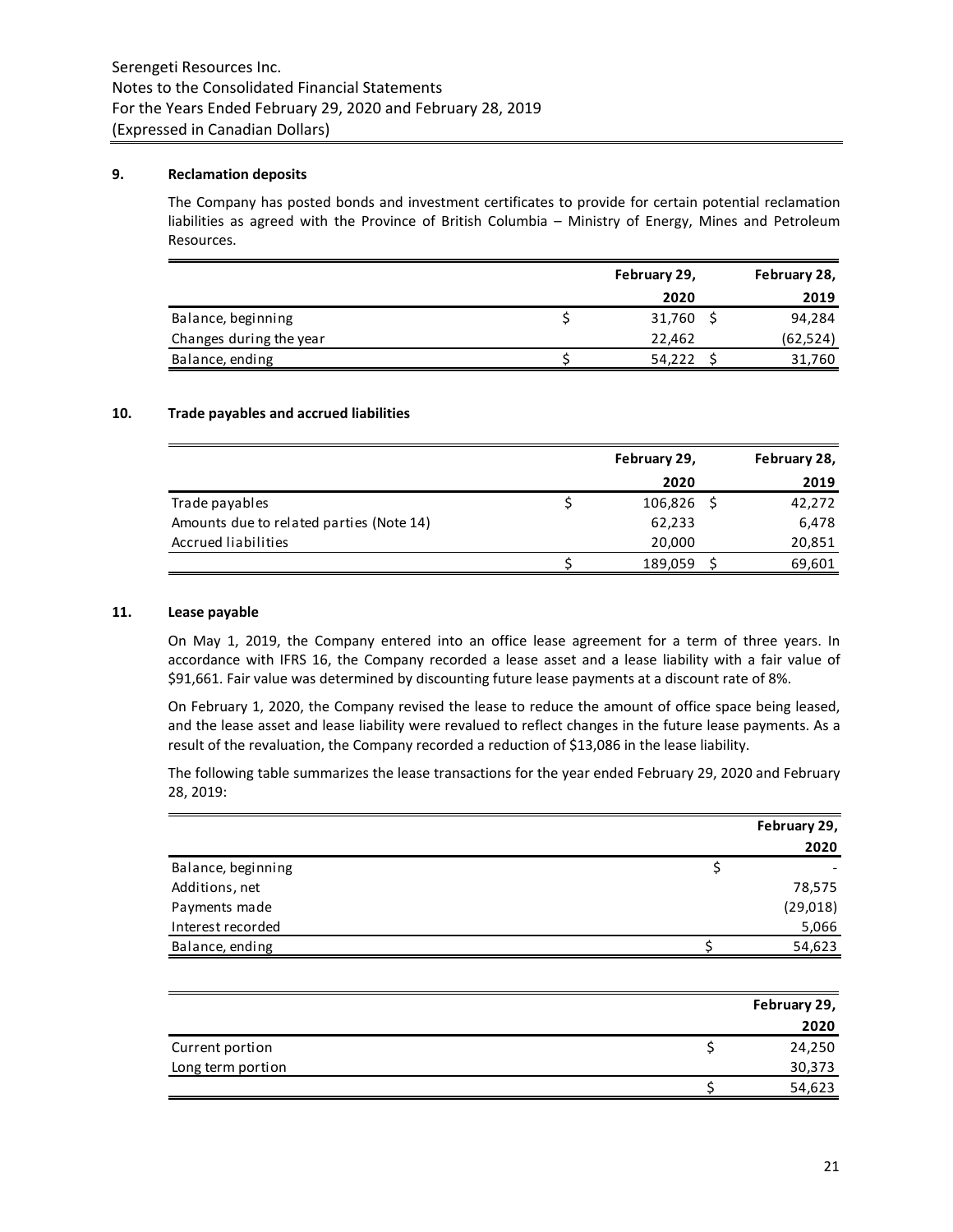### **12. Convertible debentures**

On September 16, 2019, the Company issued secured convertible debentures for gross proceeds of \$700,000. The debentures bore interest at 12% and were convertible into common shares of the Company at a price of \$0.32 per share. The debentures were secured by the METC proceeds (Note 5). If not converted to shares, the debentures were repayable the earlier of March 16, 2021, and 10 days after receipt of the METC proceeds.

The debentures were initially recognized at the face value of \$700,000. The fair value of the debentures was determined by discounting the future cash flows at a market rate of interest of 18% and the difference of \$52,837 was recorded as the equity component.

On January 10, 2020, the Company received the METC proceeds of \$1,082,286 and in January 2020, the Company repaid the debentures plus interest for a total of \$742,000. During the year ended February 29, 2020, accretion and interest of \$94,837 were included in interest expense in the consolidated statement of income (loss) and comprehensive income (loss).

The following table summarizes the debenture transactions for the year ended February 29, 2020 and February 28, 2019:

|                                                                               | February 29,                   |
|-------------------------------------------------------------------------------|--------------------------------|
|                                                                               | 2020                           |
| Equity component                                                              | 52,837                         |
| Liability component, at date of issuance<br>Interest and accretion<br>Payment | 647,163<br>94,837<br>(742,000) |
|                                                                               |                                |

## **13. Share capital and reserves**

#### *Authorized share capital*

An unlimited number of common shares without par value.

#### *Issued share capital*

At February 29, 2020, there were 109,173,573 issued and fully paid common shares (February 28, 2019 – 92,849,668).

#### *Year ended February 29, 2020*

On January 16, 2020, the Company closed a non-brokered private placement financing, issuing 3,863,572 units at a price of \$0.18 per unit for gross proceeds of \$695,443. Each unit consisted of one common share and one half of one share purchase warrant. Each whole warrant entitles the holder to purchase one additional common share of the Company at a price of \$0.26 per share for a period of two years following the closing of the financing. Finders' fees of \$6,004 in cash and 33,360 finders' warrants with a fair value of \$4,057 were paid in relation to the financing. The finders' warrants are exercisable at a price of \$0.26 for a period of two years from the date of issuance. The Company also incurred other costs of \$8,718.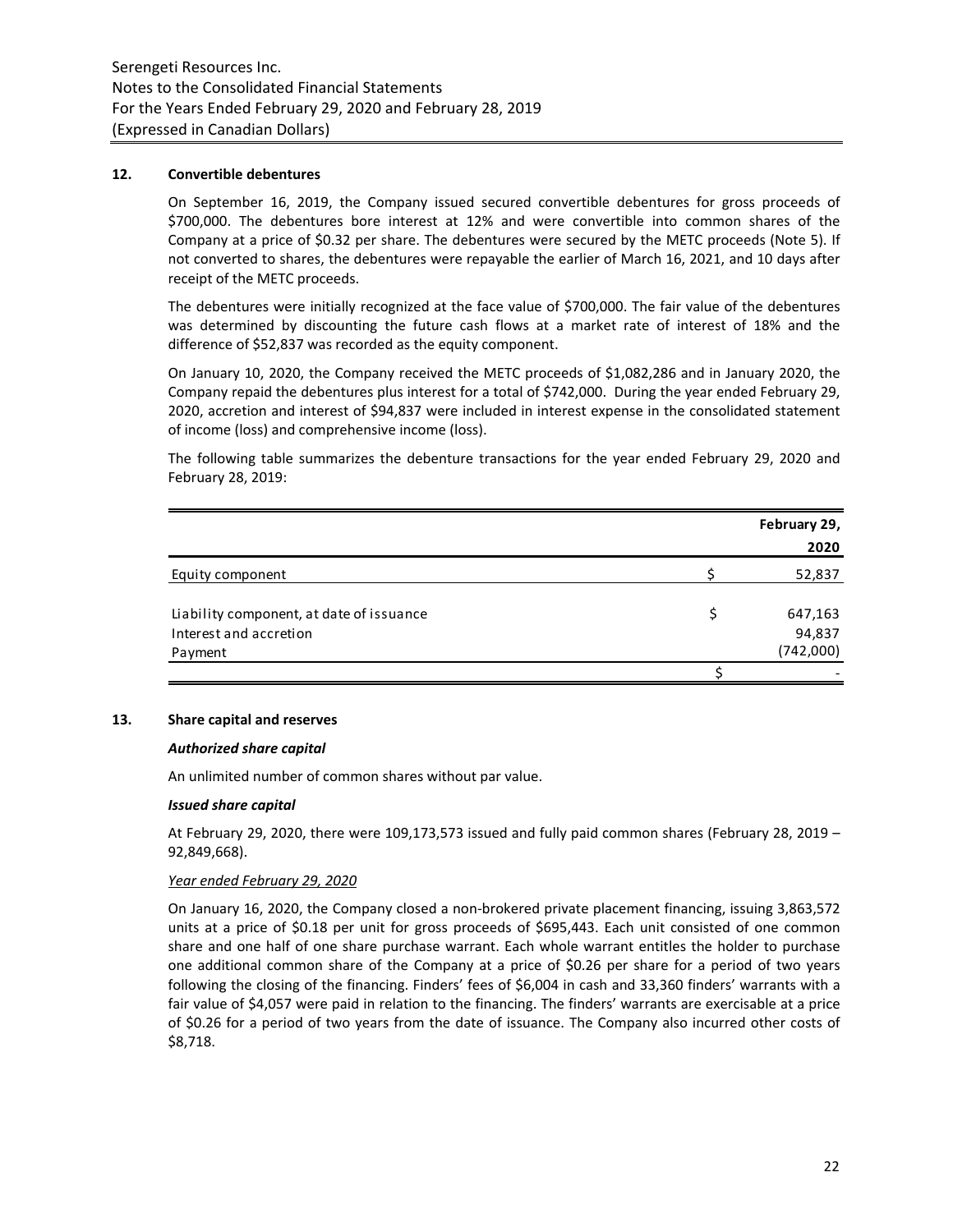#### **Issued share capital** (cont'd)

## *Year ended February 29, 2020*

On December 19, 2019, the Company completed the second tranche of a non-brokered private placement financing, issuing 884,000 flow-through common shares at a price of \$0.24 per share for gross proceeds of \$212,160. Finders' fee of \$14,851 in cash and 52,850 finders' warrants with a fair value of \$6,130 were paid in relation to the second tranche of the flow-through financing. The finders' warrants are exercisable at a price of \$0.25 for a period of two years from the date of issuance. The Company also incurred other costs of \$6,459.

On December 17, 2019, the Company completed the first tranche of a non-brokered private placement financing, issuing 5,968,000 flow-through common shares at a price of \$0.24 per share for gross proceeds of \$1,432,320. Finders' fee of \$91,022 in cash and 379,260 finders' warrants with a fair value of \$41,085 was paid in relation to the first tranche of the flow-through financing. The finders' warrants are exercisable at a price of \$0.25 for a period of two years from the date of issuance. The Company also incurred other costs of \$18,688.

On November 7, 2019, the Company issued 83,333 shares at a fair value of \$18,333 in lieu of cash payment pursuant to the option agreement on the Top Cat project (Note 8).

On August 2, 2019, the Company issued 100,000 shares at a fair value of \$27,000 pursuant to the option agreement on the Top Cat project (Note 8).

On July 19, 2019, the Company issued 25,000 shares at fair value of \$6,500 each to Kwadacha First Nation and Tsay Keh Dene Nation pursuant to the exploration agreement on the Atty property (Note 8).

On May 17, 2019, the Company completed a non-brokered private placement financing, issuing 4,850,000 flow-through common shares at a price of \$0.30 per share for gross proceeds of \$1,455,000. Share issuance costs of \$12,955 were incurred in connection with the private placement.

During the year ended February 29, 2020, the Company recorded flow-through share premium liability of \$770,260 related to the value of flow-through component.

During the year ended February 29, 2020, 200,000 stock options were exercised for gross proceeds of \$12,000.

During the year ended February 29, 2020, 325,000 warrants were exercised for gross proceeds of \$71,500.

### *Year ended February 28, 2019*

On February 20, 2019, 239,089 common shares were issued at a fair value of \$86,072 in connection with the acquisition of a 100% interest in the Atty property and the ATG Claims (Note 8).

On April 9, 2018, 212,058 common shares were issued at a fair value of \$29,688 in connection with the acquisition of a 100% interest in the Atty property and the ATG Claims (Note 8).

During the year ended February 28, 2019, the Company incurred share issue costs of \$13,617 in connection with the above issuances.

During the year ended February 28, 2019, 3,713,400 warrants were exercised for gross proceeds of \$427,750.

During the year ended February 28, 2019, 2,050,000 stock options were exercised for gross proceeds of \$169,250.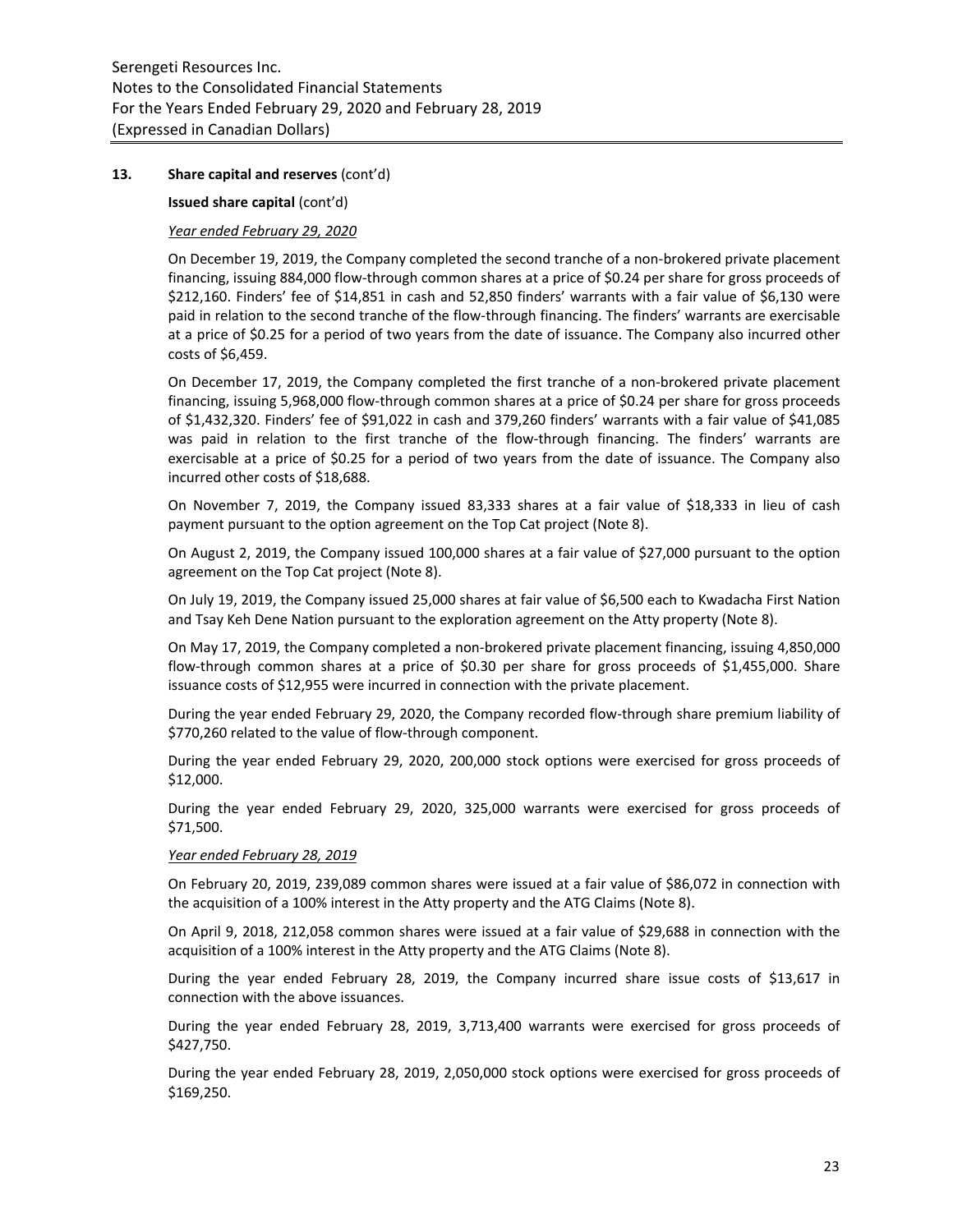#### *Basic and diluted loss per share*

The basic and diluted loss per share for the year ended February 29, 2020 was \$0.04 (February 28, 2019 – \$0.00 basic and diluted income per share). The calculation of basic and diluted loss per share for the year ended February 29, 2020 was based on the loss attributable to common shareholders of \$3,505,444 (February 28, 2019 – \$171,749 income attributable to common shareholders) and the weighted average number of common shares outstanding of 98,880,799 (February 28, 2019 – 90,212,174). The diluted loss per share does not include the effect of stock options and warrants as they are anti-dilutive. At February 29, 2020, the total number of potentially dilutive warrants was 2,397,252 (February 28, 2019 – 2,150,000) and the total number of potentially dilutive stock options was 9,320,000 (February 28, 2019 – 6,195,000). The aggregate number of potentially dilutive shares was 11,717,252 (February 28, 2019 – 8,345,000).

### *Warrants*

In connection with the January 16, 2020 private placement, 1,931,782 warrants were issued. Each warrant gives the holder the right to acquire a further common share of the Company at a price of \$0.26 for a term of 2 years. Proceeds from the private placement were allocated between warrants and shares based on relative fair value and the warrants were valued at \$156,148 using the Black-Scholes pricing model with the following assumptions: risk-free rate of 1.55%, volatility of 122.81%, dividends of nil, and expected life of 2 years.

In connection with the January 16, 2020 private placement, 33,360 finders' warrants were issued. Each warrant gives the holder the right to acquire a common share of the Company at a price of \$0.26 for a term of 2 years. The finders' warrants were valued at \$4,056 using the Black-Scholes pricing model with the following assumptions: a risk-free rate of 1.55%, volatility of 122.81%, dividends of nil, and expected life of 2 years.

In connection with the December 19, 2019 private placement, 52,850 finders' warrants were issued. Each finders' warrant gives the holder the right to acquire a common share of the Company at a price of \$0.25 for a term of 2 years. The finders' warrants were valued at \$6,131 using the Black-Scholes pricing model with the following assumptions: a risk-free rate of 1.67%, volatility of 123.36%, dividends of nil, and expected life of 2 years.

In connection with the December 17, 2019 private placement, 379,260 finders' warrants were issued. Each finders' warrant gives the holder the right to acquire a common share of the Company at a price of \$0.25 for a term of 2 years. The finders' warrants were valued at \$41,085 using the Black-Scholes pricing model with the following assumptions: a risk-free rate of 1.69%, volatility of 123.41%, dividends of nil, and expected life of 2 years.

During the year ended February 28, 2019, the Company carried out a warrant exercise incentive program (the "Incentive Program") designed to encourage the early exercise of up to 3,306,000 of its outstanding unlisted warrants (the "Warrants"). The Warrants, exercisable at a price of \$0.15 per common share until August 5, 2018, were originally issued by the Company as part of a unit private placement financing which closed on August 5, 2016. Pursuant to the Incentive Program, the Company offered an inducement to each Warrant holder that exercises their Warrants during a 20-calendar-day early exercise period, by the issuance of one additional share purchase warrant for each warrant early exercised. Each new warrant (the "Incentive Warrant") entitles the holder to purchase one additional common share of the Company for a period of 18 months from the date of issuance of such Incentive Warrant, at a price of \$0.22. In connection with the Incentive Program, 2,200,000 warrants at an exercise price of \$0.15 were exercised for gross proceeds of \$330,000 and 2,200,000 incentive warrants, exercisable at a price of \$0.22 until December 12, 2019, were issued.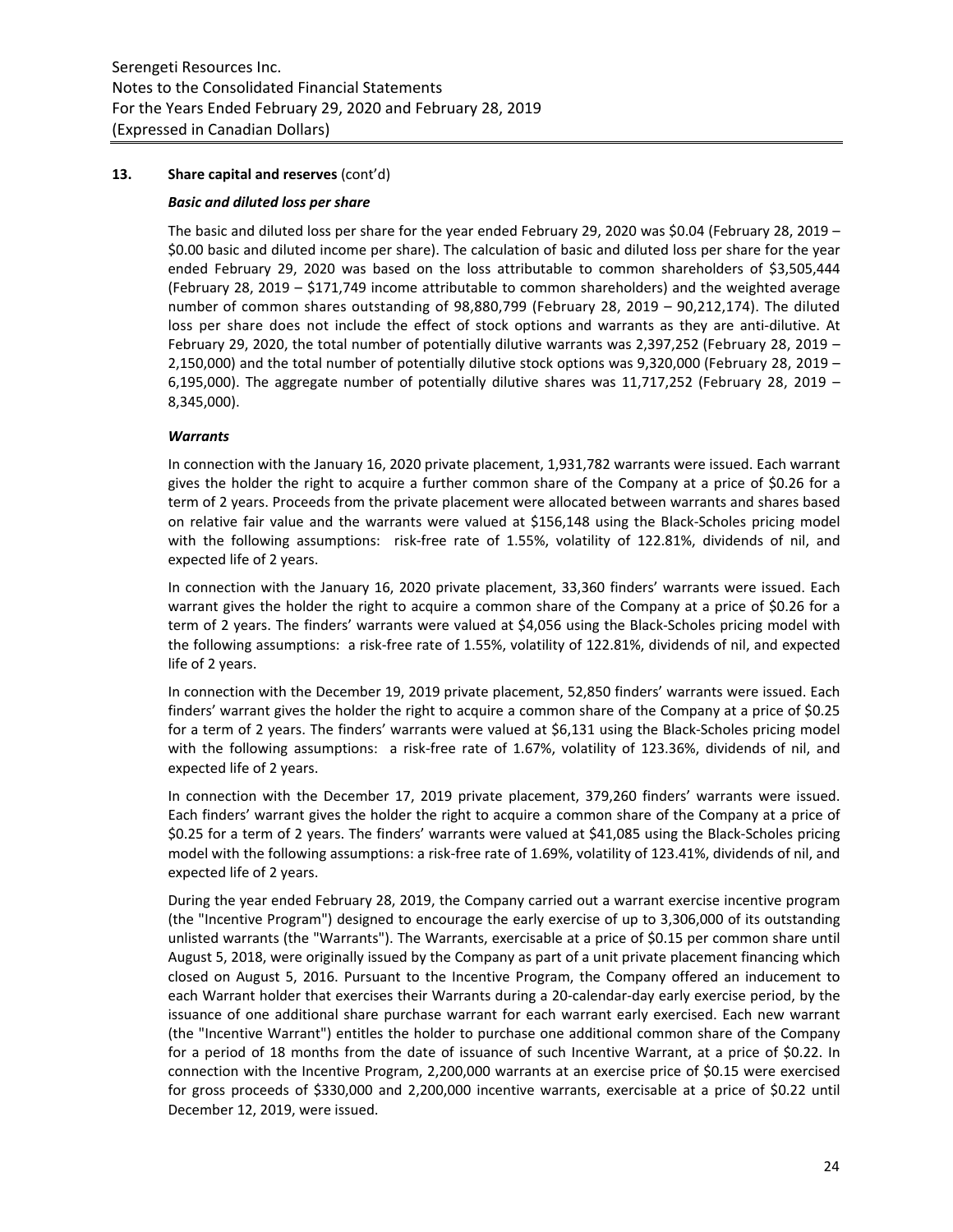### *Warrants (cont'd)*

The changes in warrants during the year ended February 29, 2020 and year ended February 28, 2019, are as follows:

|                                 | <b>February 29, 2020</b> |   |          | <b>February 28, 2019</b> |               |    |          |
|---------------------------------|--------------------------|---|----------|--------------------------|---------------|----|----------|
|                                 |                          |   | Weighted |                          |               |    | Weighted |
|                                 |                          |   | average  |                          |               |    | average  |
|                                 | Number of                |   | exercise |                          | Number of     |    | exercise |
|                                 | warrants                 |   | price    |                          | warrants      |    | price    |
| Warrants outstanding, beginning | 2,150,000                | S | 0.22     |                          | 4,850,100     | S. | 0.12     |
| Warrants issued                 | 2,397,252                |   | 0.26     |                          | 2,200,000     |    | 0.22     |
| Warrants exercised              | (325,000)                |   | 0.22     |                          | (3,713,400)   |    | 0.12     |
| Warrants expired                | (1,825,000)              |   | 0.22     |                          | (1, 186, 700) |    | 0.15     |
| Warrants outstanding, ending    | 2,397,252                |   | 0.26     |                          | 2,150,000     |    | 0.22     |

Warrants outstanding at February 29, 2020 are as follows:

| <b>Number</b><br>of warrants | <b>Exercise</b><br>price | <b>Expiry</b><br>date |
|------------------------------|--------------------------|-----------------------|
| 379,260                      | \$0.25                   | December 16, 2021     |
| 52,850                       | \$0.25                   | December 19, 2021     |
| 1,965,142                    | \$0.26                   | January 16, 2022      |
| 2,397,252                    |                          |                       |

## *Stock options*

The Company has adopted an incentive stock option plan, which provides that the Board of Directors of the Company may from time to time, in its discretion, and in accordance with TSX-V policies, grant to directors, officers, employees and consultants of the Company, non-transferable stock options to purchase common shares, provided that the number of common shares reserved for issuance does not exceed a fixed total of 12,624,000. Such options may be exercisable for a period of up to five years from the date of grant.

The changes in stock options during the year ended February 29, 2020 and year ended February 28, 2019, are as follows:

|                                | <b>February 29, 2020</b> |          | <b>February 28, 2019</b> |             |    |          |
|--------------------------------|--------------------------|----------|--------------------------|-------------|----|----------|
|                                |                          | Weighted |                          |             |    | Weighted |
|                                |                          |          | average                  |             |    | average  |
|                                | Number of                |          | exercise                 | Number of   |    | exercise |
|                                | options                  |          | price                    | options     |    | price    |
| Options outstanding, beginning | 6,195,000                | \$       | 0.11                     | 8,270,000   | \$ | 0.10     |
| Options granted                | 3,350,000                |          | 0.23                     | 1,800,000   |    | 0.15     |
| Options exercised              | (200,000)                |          | 0.06                     | (2,050,000) |    | 0.08     |
| Options expired                | (25,000)                 |          | 0.23                     | (1,825,000) |    | 0.12     |
| Options outstanding, ending    | 9,320,000                | \$       | 0.16                     | 6,195,000   | \$ | 0.11     |
| Options exercisable, ending    | 8,674,167                |          | 0.15                     | 6,195,000   | \$ | 0.11     |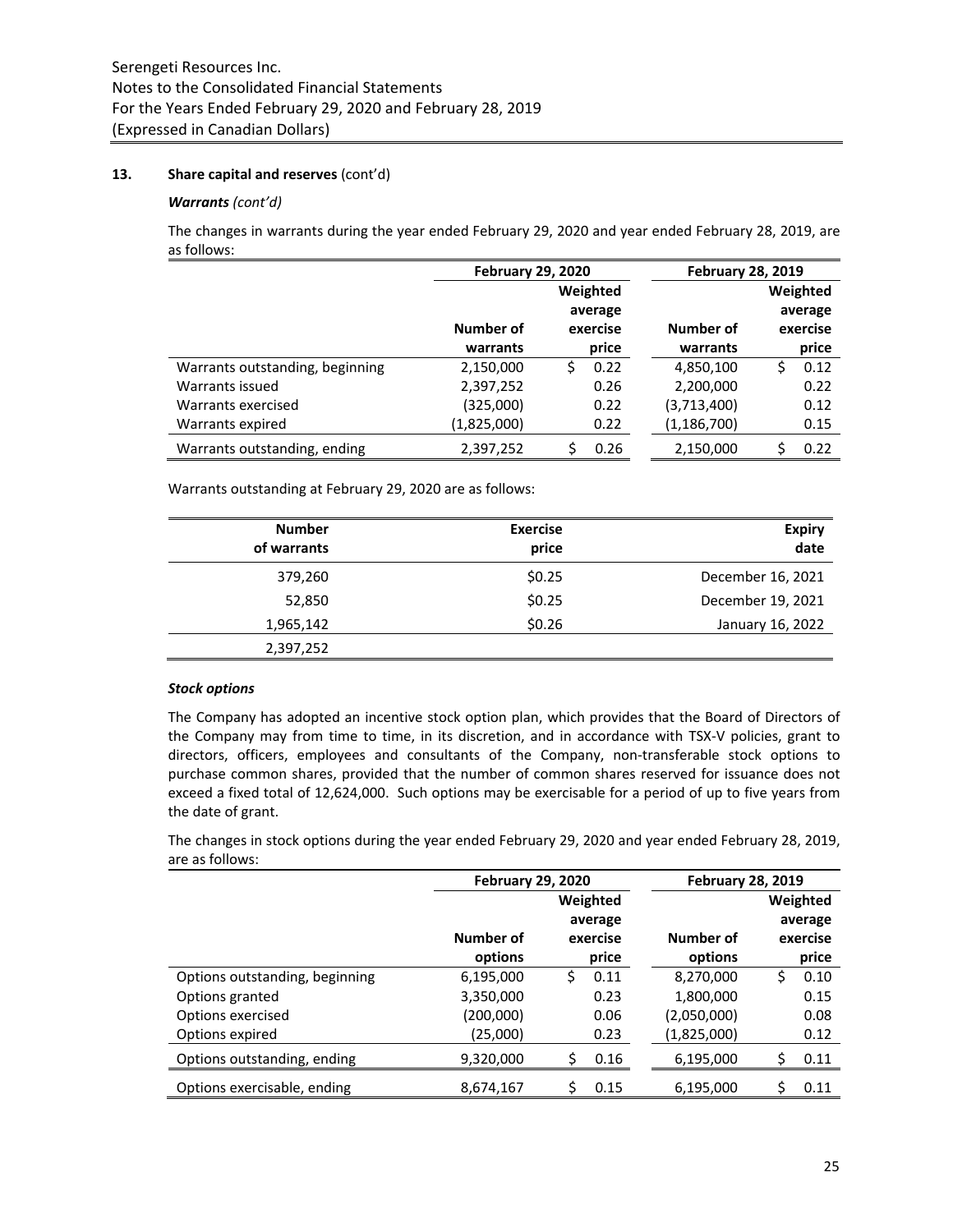#### *Stock options (cont'd)*

Details of options outstanding as at February 29, 2020 are as follows:

| Weighted average | Weighted average | <b>Number of options</b> | <b>Number of options</b> |
|------------------|------------------|--------------------------|--------------------------|
| exercise price   | contractual life | outstanding              | exercisable              |
| $$0.05 - $0.095$ | 1.05 years       | 2,445,000                | 2,445,000                |
| $$0.15 - $0.30$  | 3.25 years       | 6,875,000                | 6,229,167                |
|                  | 2.68 years       | 9,320,000                | 8,674,167                |

During the year ended February 29, 2020, the Company granted  $3,350,000$  (2019 – 1,800,000) stock options with a weighted average fair value of \$0.23 (2019 – \$0.15) per option. The Company recorded share-based payments of \$613,403 (2019 – \$231,104) relating to options vested during the year.

The fair value of options granted was determined using the Black-Scholes option pricing model with the following weighted average assumptions:

|                          | February 29, 2020 | February 28, 2019 |
|--------------------------|-------------------|-------------------|
| Expected life of options | 4.73 years        | 4.67 years        |
| Annualized volatility    | 127.79%           | 124.32%           |
| Risk-free interest rate  | 1.50%             | 2.03%             |
| Dividend rate            | 0%                | 0%                |

### *Warrant and other reserve*

Warrant and other reserve comprise share-based payments and warrant payments. When stock options or warrants are exercised, the corresponding amount is transferred to share capital. When stock options and warrants expire, the corresponding amount is transferred to share-based payment reserve.

### *Flow-through premium liability*

For the purposes of calculating any premium related to the issuances of the flow-through shares, the Company compares the market price of its shares to the subscription price of flow-through shares to determine if there was a premium paid on the flow-through shares. As a result, the Company's flowthrough liability on issuance of flow-through shares in connection with private placements is as follows:

|                            | February 29, |
|----------------------------|--------------|
|                            | 2020         |
| Balance, beginning of year |              |
| Additions                  | 770,260      |
| Reversal                   | (442, 553)   |
| Balance, end of year       | 327,707      |

As at February 29, 2020, the Company is committed to spending approximately \$1,615,427 in connection with its flow-through offerings (February 28, 2019 - \$Nil).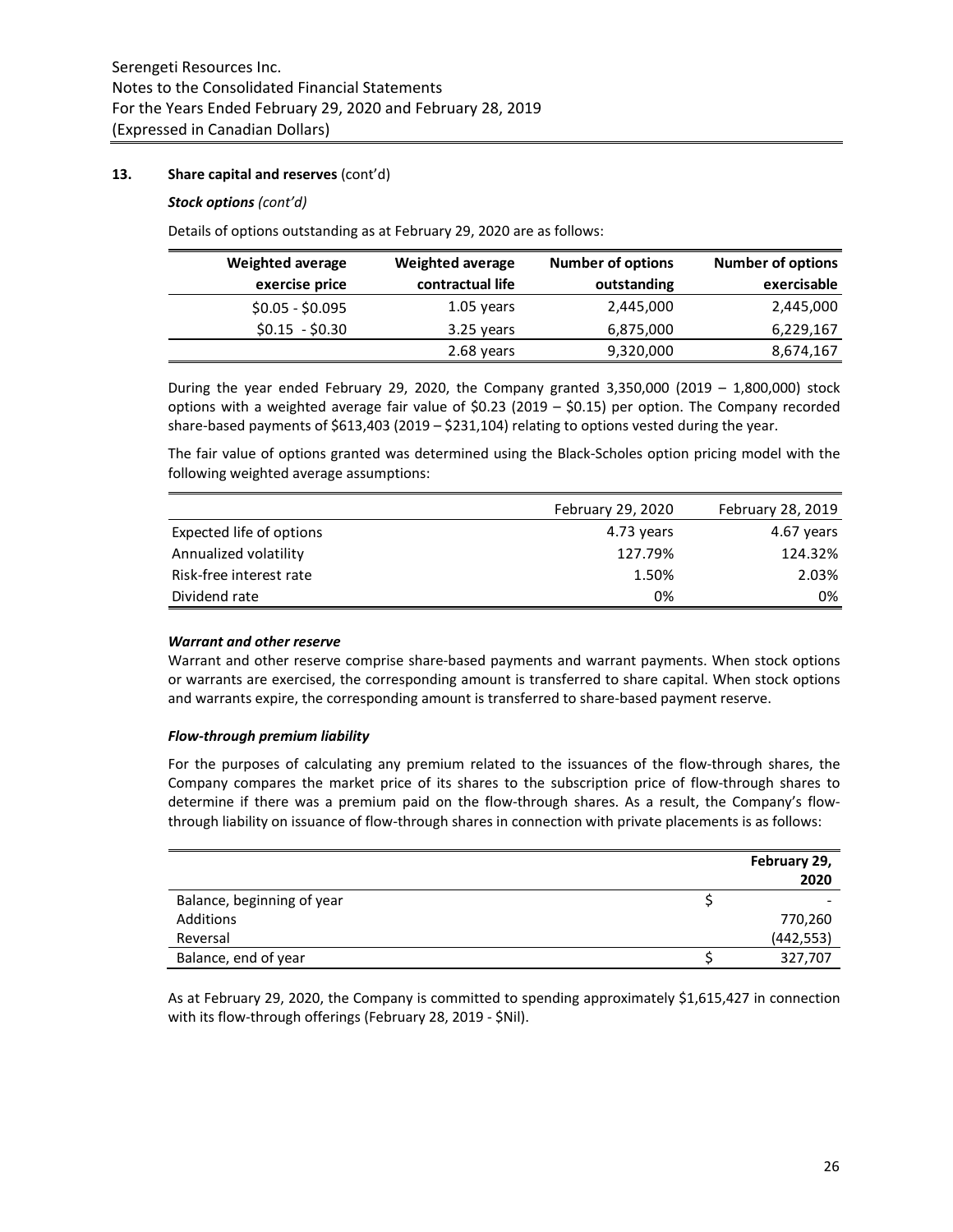### **14. Related party transactions**

#### *Related party balances*

The following amounts due to related parties are included in trade payables and accrued liabilities (Note 10). These amounts are unsecured, non-interest bearing and have no fixed terms of repayment.

|                                       | February 29, |        | February 28, |
|---------------------------------------|--------------|--------|--------------|
|                                       |              | 2020   | 2019         |
| Directors and officers of the Company |              | 62,233 | 6.478        |

#### *Key management personnel compensation – paid or accrued*

Key management personnel include those persons having authority and responsibility for planning, directing and controlling activities of the Company as a whole. The Company has determined that its key management personnel consists of the Company's Board of Directors and corporate officers.

Amounts recorded for key management personnel are as follows:

|                      | Year ended    |    | Year ended   |
|----------------------|---------------|----|--------------|
|                      | February 29,  |    | February 28, |
|                      | 2020          |    | 2019         |
| Management fees      | \$<br>181,759 | -S | 185,432      |
| Consulting (1)       | 154,374       |    | 113,765      |
| Director fees (2)    | 79,381        |    | 51,000       |
| Share-based payments | 531,327       |    | 195,074      |
|                      | 946,841       |    | 545,271      |

(1) Includes accounting fees paid to a company controlled by the CFO of \$67,614 (2018: \$85,640). (2) Of the \$79,381 in director fees, \$19,000 was accrued

### **15. Commitments**

On April 1, 2019, the Company entered into a lease agreement for two years. Minimum lease payments under the agreement are \$12,000 for the year ended February 2021.

## **16. Financial instruments**

The Company's financial instruments consists of cash and cash equivalents, receivables, reclamation deposits and trade payables. The carrying values of cash and cash equivalents, receivables, reclamation deposits and trade payables approximate their fair value because of their relatively short-term nature on the instruments.

There are three levels of the fair value hierarchy as follows:

- Level 1: Values based on unadjusted quoted prices in active markets that are accessible at the measurement date for identical assets or liabilities.
- Level 2: Values based on quoted prices in markets that are not active or model inputs that are observable either directly or indirectly for substantially the full term of the asset or liability.
- Level 3: Values based on prices or valuation techniques that require inputs that are both unobservable and significant to the overall fair value measurement.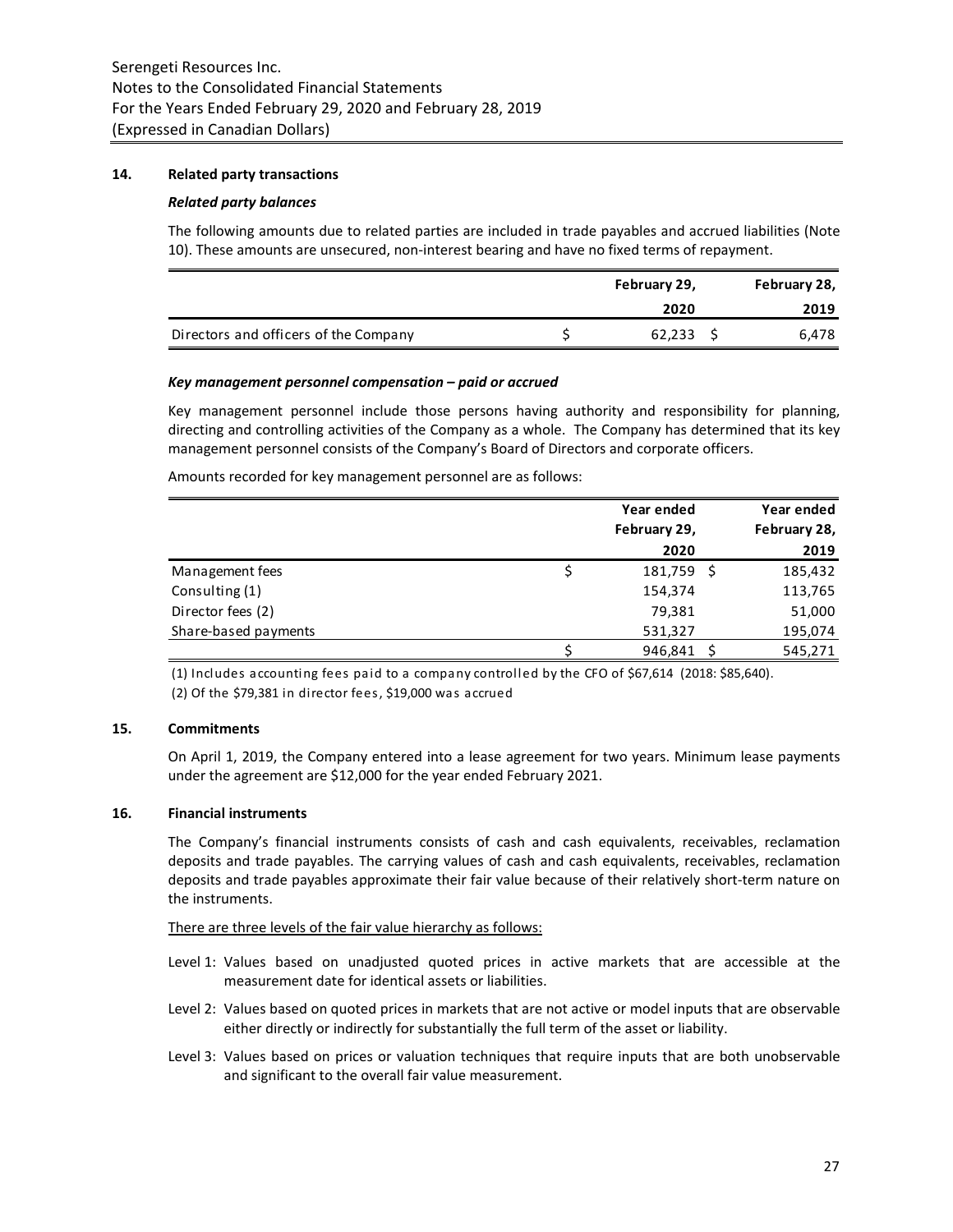## **16. Financial instruments** (cont'd)

All financial instruments other than cash and cash equivalents are measured using level 2 inputs.

The Company is exposed in varying degrees to a variety of financial instrument related risks. The Board of Directors approves and monitors the risk management processes, inclusive of documented investment policies, counterparty limits, and controlling and reporting structures. The type of risk exposure and the way in which such exposure is managed is summarized as follows:

## *Credit risk*

Credit risk is the risk that one party to a financial instrument will fail to discharge an obligation and cause the other party to incur a financial loss. The Company's primary exposure to credit risk is on its cash and cash equivalents held in bank accounts. The majority of cash is deposited in bank accounts at a major bank in Canada. As most of the Company's cash and cash equivalents are held by one bank there is a concentration of credit risk. This risk is managed by using major banks that are high credit quality financial institutions as determined by rating agencies.

### *Liquidity risk*

Liquidity risk is the risk that the Company will not be able to meet its financial obligations as they fall due. The Company has a planning and budgeting process in place to help determine the funds required to support the Company's normal operating requirements on an ongoing basis. The Company aims to have sufficient funds to meet its short-term business requirements, taking into account its anticipated cash flows from its ability to raise equity capital or borrowings sufficient funds and its holdings of cash and cash equivalents.

### *Interest rate risk*

Interest rate risk is the risk that the fair value of future cash flows of a financial instrument will fluctuate because of changes in market interest rates. The Company is not exposed to significant interest rate risk.

## *Capital Management*

The Company's policy is, if permitted by market conditions, to maintain a strong capital base so as to support investor and creditor confidence and support future development of the business. The capital structure of the Company consists of equity, comprising share capital and reserves net of accumulated deficit.

There were no changes in the Company's approach to capital management during the year.

The Company is not subject to any externally imposed capital requirements.

### **17. Income tax**

A reconciliation of income taxes at statutory rates with the reported income taxes is as follows:

|                                                         |   | 2020                     | 2019      |
|---------------------------------------------------------|---|--------------------------|-----------|
| Net income (loss)                                       | S | $(3,505,444)$ \$         | 171,749   |
| Expected income tax recovery                            |   | $(946,000)$ \$           | 46,000    |
| Deductible and non-deductible amounts                   |   | (1,013,000)              | (721,000) |
| Share issuance cost                                     |   | (56,000)                 | (4,000)   |
| Change in unrecognized deductible temporary differences |   | 2,015,000                | 679,000   |
| Total income tax recovery                               |   | $\overline{\phantom{a}}$ |           |